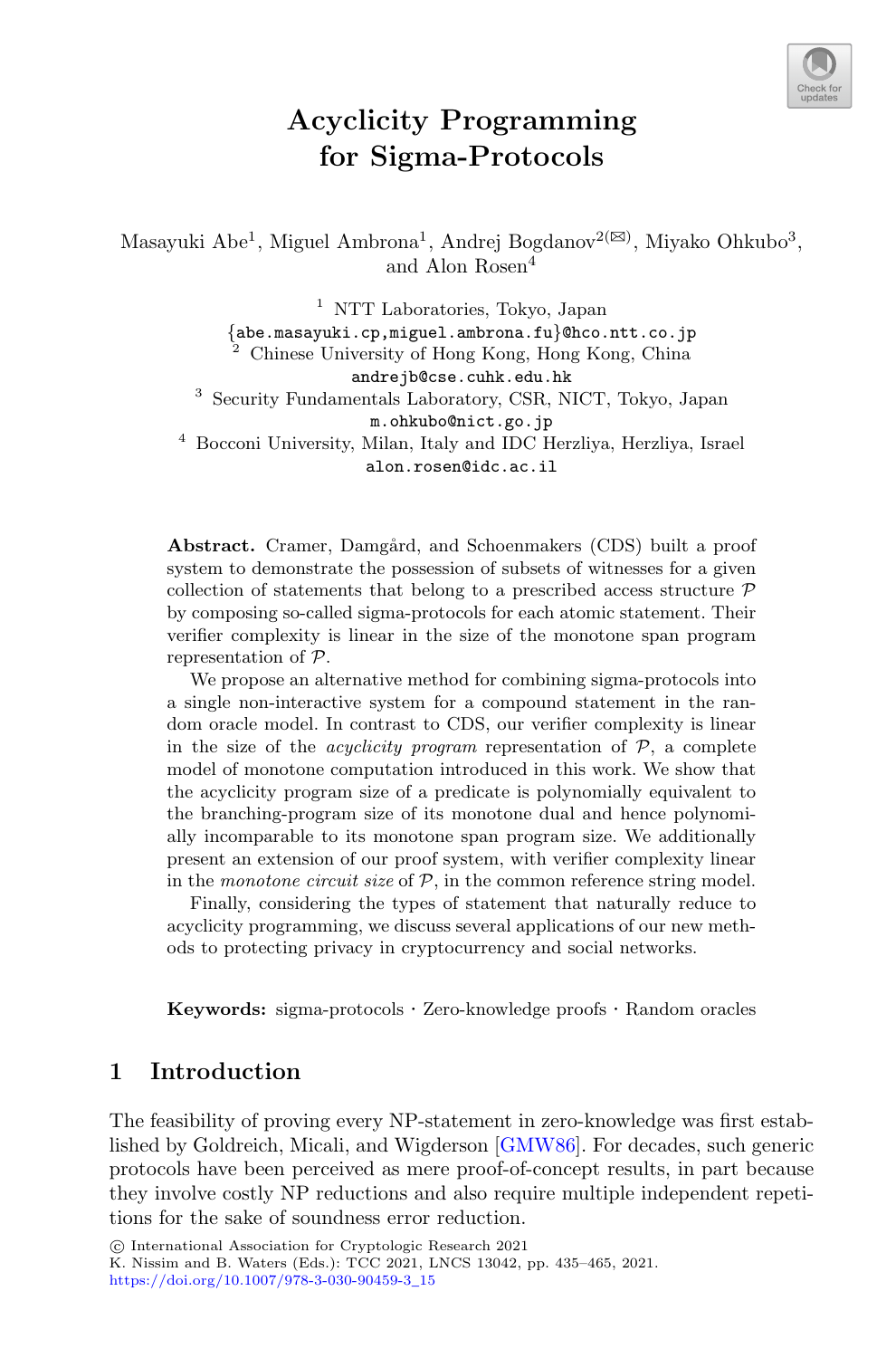More recently, we have witnessed a widespread push towards the efficient realization of general-purpose zero-knowledge proofs, with varying degrees of practicality [\[Gro16](#page-29-1)[,AHIV17](#page-27-0),[BCG+17](#page-27-1)[,GKM+18,](#page-29-2)[BBB+18](#page-27-2)[,BCR+19,](#page-28-0)[CFQ19](#page-28-1), [MBKM19](#page-30-0)[,LMR19\]](#page-30-1). Despite significant progress, the efforts are still ongoing, with performance a far cry from traditional cryptographic constructs such as public-key cryptography.

In contrast, special purpose protocols for specific hard-on-average languages within NP have seen wide practical deployment, most notably in the form of standardized digital signatures and anonymous credentials. An abstraction that is at the heart of this approach is so-called *sigma-protocols* [\[Cra97\]](#page-28-2). A sigmaprotocol is a three-move interactive protocol between a prover and a verifier where the prover sends an initial message,  $a$ , to the verifier who replies with a random challenge, e, and the prover then responds with an answer, z, based on which the verifier accepts or rejects.

Sigma-protocols often enjoy low soundness error by design, resulting in high efficiency relative to their generic counterparts. Their zero-knowledge property is typically only guaranteed against honest verifiers, but they can be made secure against malicious verifiers using the Fiat-Shamir (FS) heuristic [\[FS87\]](#page-29-3). The FS heuristic transforms the protocol into a non-interactive argument by generating the challenge  $e$  via an application of a hash function to the initial message  $a$ .

#### **1.1 Sigma-Protocol Composition**

Importantly, sigma-protocols can be used to prove compound NP relations, by composing several sigma-protocols for "atomic" statements. Cramer, Damgård, and Schoenmakers (CDS) showed that sigma-protocols can be generically composed [\[CDS94](#page-28-3)], in the sense that given a collection of sigma-protocols for NP statements  $x_1, \ldots, x_n$ , one can obtain a zero-knowledge proof of knowledge for any subset of statements that belong to a prescribed access structure  $P$ .

The idea in CDS composition is to secret-share the challenge  $e$  according to the access structure  $\mathcal{P}$  and then use the shares as challenges in the corresponding sigma-protocols for each of the atomic statements. It works for any  $P$  recognized by a monotone span program [\[CDM00\]](#page-28-4). It results in sigma-protocols that can be made non-interactive, using the FS heuristic, and proved secure in the programmable random oracle model [\[BR93\]](#page-28-5). Due to its simplicity and generality, the CDS paradigm is popular both in theory and in practice.

Another composition technique, which is more closely related to this work, was introduced in [\[AOS02\]](#page-27-3) and recently revisited in [\[FHJ20](#page-29-4)]. The idea, inspired by the ring signatures of  $[RT01]$ , is to sequentially generate a challenge  $e_i$ to a statement  $x_i$  by hashing the first message  $a_{i-1}$  from the proof for the statement  $x_{i-1}$ . This sequence ends when the first challenge  $e_1$  is generated from an. The method is referred to as a *sequential composition* in [\[FHJ20\]](#page-29-4), who show that it can be turned into a signature scheme whose unforgeability can be proven in the non-programmable random oracle model (NPROM) [\[Nie02](#page-30-3)] (see also [\[Lin15,](#page-29-5)[CPSV16](#page-28-6)]). In contrast, applying CDS+FS results in a signature scheme that is not provable in the NPROM in a black-box manner.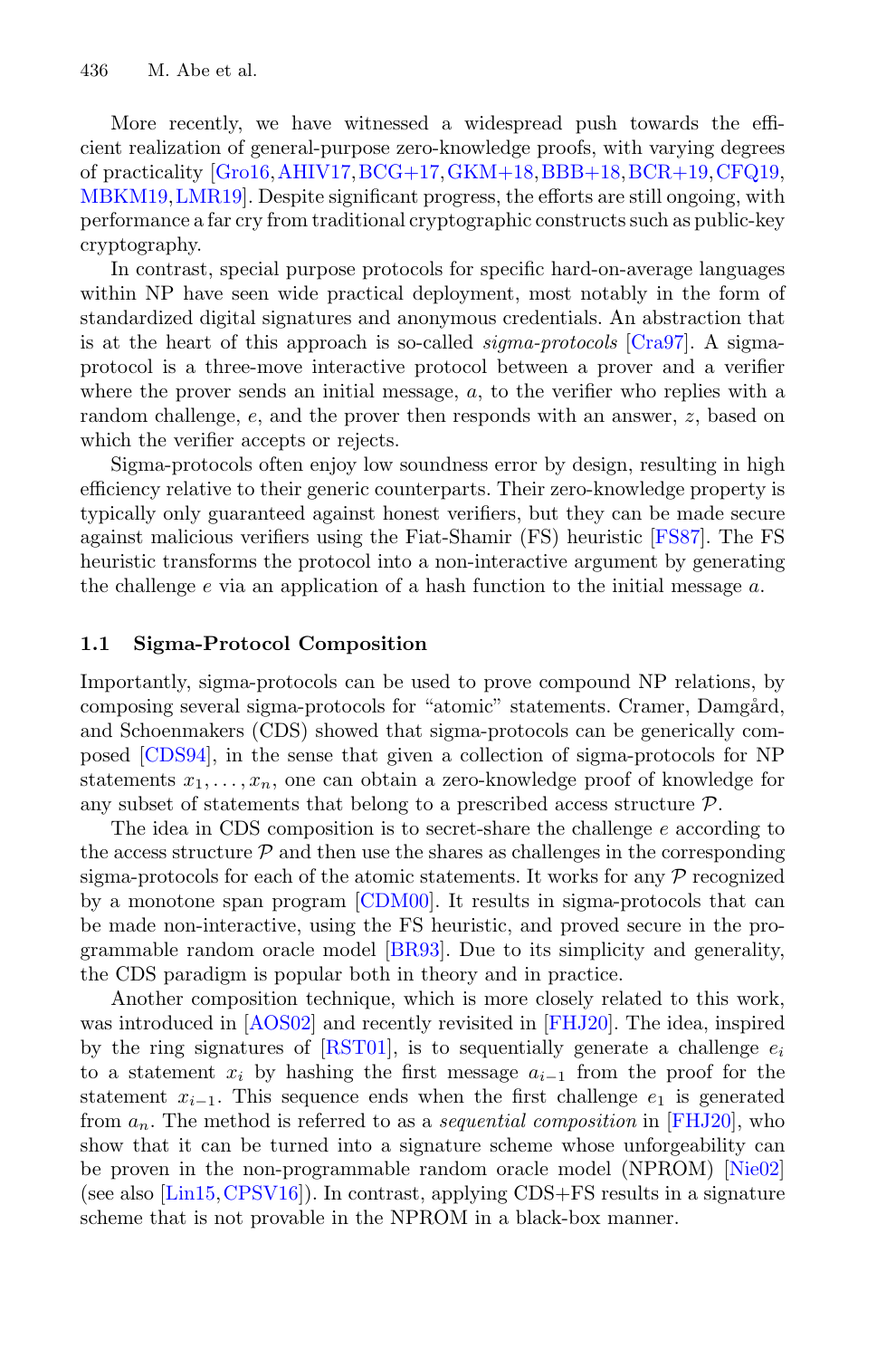### **1.2 Our Contributions**

We propose a new method for combining sigma-protocols for statements  $x_1, \ldots, x_n$  into a non-interactive zero-knowledge proof of knowledge of witnesses  $w_i$  for subsets of the statements that belong to a prescribed access structure  $\mathcal P$ (Sect. [3\)](#page-10-0). The complexity of the proof system is dictated by the *acyclicity pro-* $\gamma$ *gram* (ACP) size of  $P$ , a new model of monotone computation introduced in this work.

In contrast, CDS composition complexity depends on the monotone span program size of P. Relying on monotone complexity theory results, we show the existence of function families whose monotone span program size is inherently superpolynomial in their acyclicity program size (Sect. [4\)](#page-17-0). Acyclicity programs can be polynomially simulated by monotone circuits. As there exist functions whose minimum monotone circuit size is superpolynomial in their span program size [\[BGW99](#page-28-7)], there is also a superpolynomial gap in the other direction. Thus the two composition methods are of incomparable complexity.

We prove the knowledge soundness of our acyclicity programming proof system in the programmable random oracle model (Theorem [1\)](#page-11-0). We also obtain regular soundness in the non-programmable random oracle model (Theorem [2\)](#page-16-0). Unlike CDS, our approach makes inherent use of the random oracle. We do not know how to implement such a transformation, even interactively, without recourse to the FS heuristic.

In Sect. [5](#page-22-0) we describe a variant of the proof system whose complexity is determined by the monotone circuit size of  $P$ . Monotone circuit size is at most polynomial in acyclicity program size but maybe superpolynomially smaller. The knowledge soundness of this protocol requires that the prover sample pairs of instances, out of which he can certify knowledge of exactly one. This is possible assuming the hardness of discrete logarithms.

*Composition Via Acyclicity Programming.* Our starting point is the sequential composition method of [\[AOS02](#page-27-3)[,FHJ20](#page-29-4)]. They represent a disjunction of statements  $x_1 \vee \cdots \vee x_n$  by a cycle on the nodes  $1,\ldots,n$  with the interpretation that the cycle is "satisfied" if the cycle can be traversed starting at any node labeled by a true statement with a known witness. An acyclicity program extends these semantics to general directed graphs that may contain multiple and overlapping cycles. The nodes of an acyclicity program are labeled by statements, allowing repetitions. A satisfying set of witnesses corresponds to a set of nodes that cover every cycle.

*Composition for Monotone Formulas.* In Sect. [4.2](#page-20-0) we show how to convert any monotone formula describing an access structure into an acyclicity program of the same size. This reduction from monotone formulas enjoys concrete efficiency and thus may be of practical interest. For relatively simple representations such as those in disjunctive normal form over distinct instances, compound proofs using our ACP method tend to be shorter than those by CDS+FS as challenges are not necessarily included in the proofs.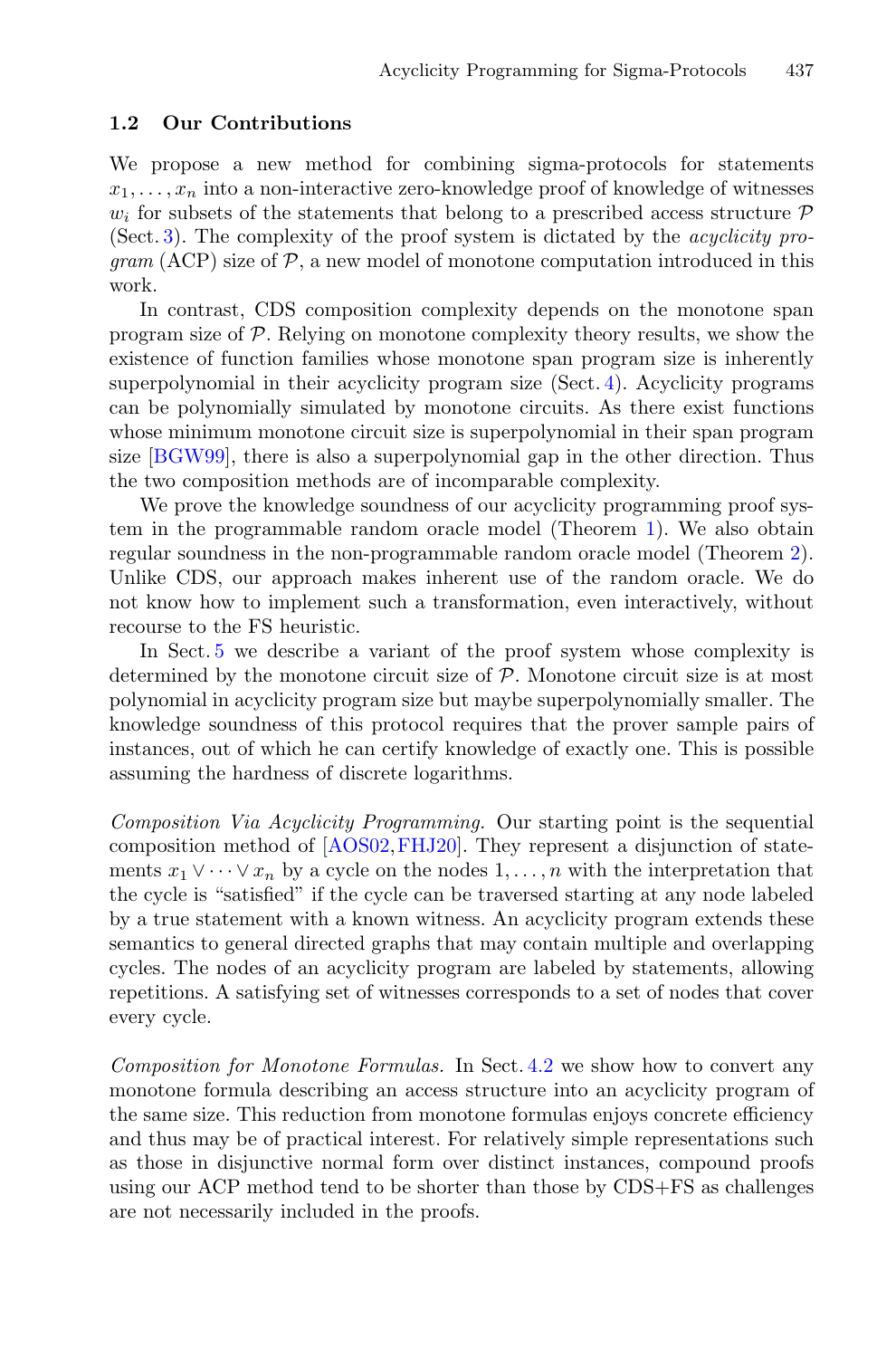*Composition for Monotone Circuits.* In Sect. [5](#page-22-0) we address a more general composition, represented by monotone circuits consisting of AND and THRESHOLD gates. This method compiles sigma-protocols into non-interactive systems with a common reference string (CRS), assuming the added property that the CRS allows oblivious sampling of instances from a hard language having a sigmaprotocol. We note that oblivious sampling is often possible without CRS in the random oracle model, e.g. [\[GPS08\]](#page-29-6), which is used in our basic ACP composition.

Unlike their non-monotone counterparts, monotone circuits are not universal for efficient computation of monotone functions [\[Raz85](#page-30-4)[,AB87](#page-27-4)[,Tar88\]](#page-30-5). Nonmonotone circuits on  $n$  inputs, however, can be turned into monotone circuits on their 2n literals (variables and their negations) while at most doubling their size. Therefore, assuming the additional availability of sigma-protocols for proving *ignorance* [\[BM90](#page-28-8)[,DK18\]](#page-29-7) of the base statements, our composition method is essentially universal. Succinct proofs of ignorance, for discrete logarithms under a CRS, are used in our circuit protocol construction. (The CRS we consider is simply a group element with an unknown discrete logarithm.)

*Other Advantages Over Related Works.* CDS composition essentially relies on the fact that the composed sigma-protocols are 2-special sound, i.e., two colliding transcripts allow to extract a witness with probability one efficiently. Our construction can be used to compose more general  $\kappa$ -special sound protocols since the challenges to every run of the underlying protocol can be directly reassigned in the programmable random oracle model, and we can rewind the execution until  $\kappa$  valid transcripts are obtained. This allows the composition of a broader class of sigma-protocols, including, for instance, Stern's protocol [\[Ste96](#page-30-6)], which is 3-special sound and is used in lattice/code-based construc-tions [\[LLNW16](#page-29-8),[LLNW17,](#page-30-7)[NTWZ19](#page-30-8)[,FLWL20](#page-29-9)]. Other examples are protocols for proofs of binary secrets [\[BCC+15\]](#page-27-5) which are also 3-special sound and useful for proving the correctness of inputs to a circuit.

A recent work [\[AAB+20](#page-27-6)] enhances the CDS composition paradigm in the random oracle model, yielding shorter proofs and weakening the soundness requirements of the constituent sigma-protocols. Like CDS itself, their complexity is governed by the access structure's span program size and is therefore of incomparable complexity to the results in this work.

#### **1.3 Technical Overview**

Let  $(C_1, \mathcal{Z}_1, \mathcal{V}_1)$  and  $(C_2, \mathcal{Z}_2, \mathcal{V}_2)$  be sigma-protocols for relations  $R_1$  and  $R_2$ respectively. In the following, we show how to build a non-interactive zeroknowledge argument system (in the random oracle model) for the disjunctive combination of the above relations, i.e., for the language:

$$
L_{R_1} \vee L_{R_2} := \{(x_1, x_2) \mid \exists w : (x_1, w) \in R_1 \vee (x_2, w) \in R_2\}.
$$

Let H be a random oracle that maps arbitrarily large inputs into  $\{0,1\}^{\lambda}$ (w.l.o.g., the challenge space of both sigma-protocols). A proof on instance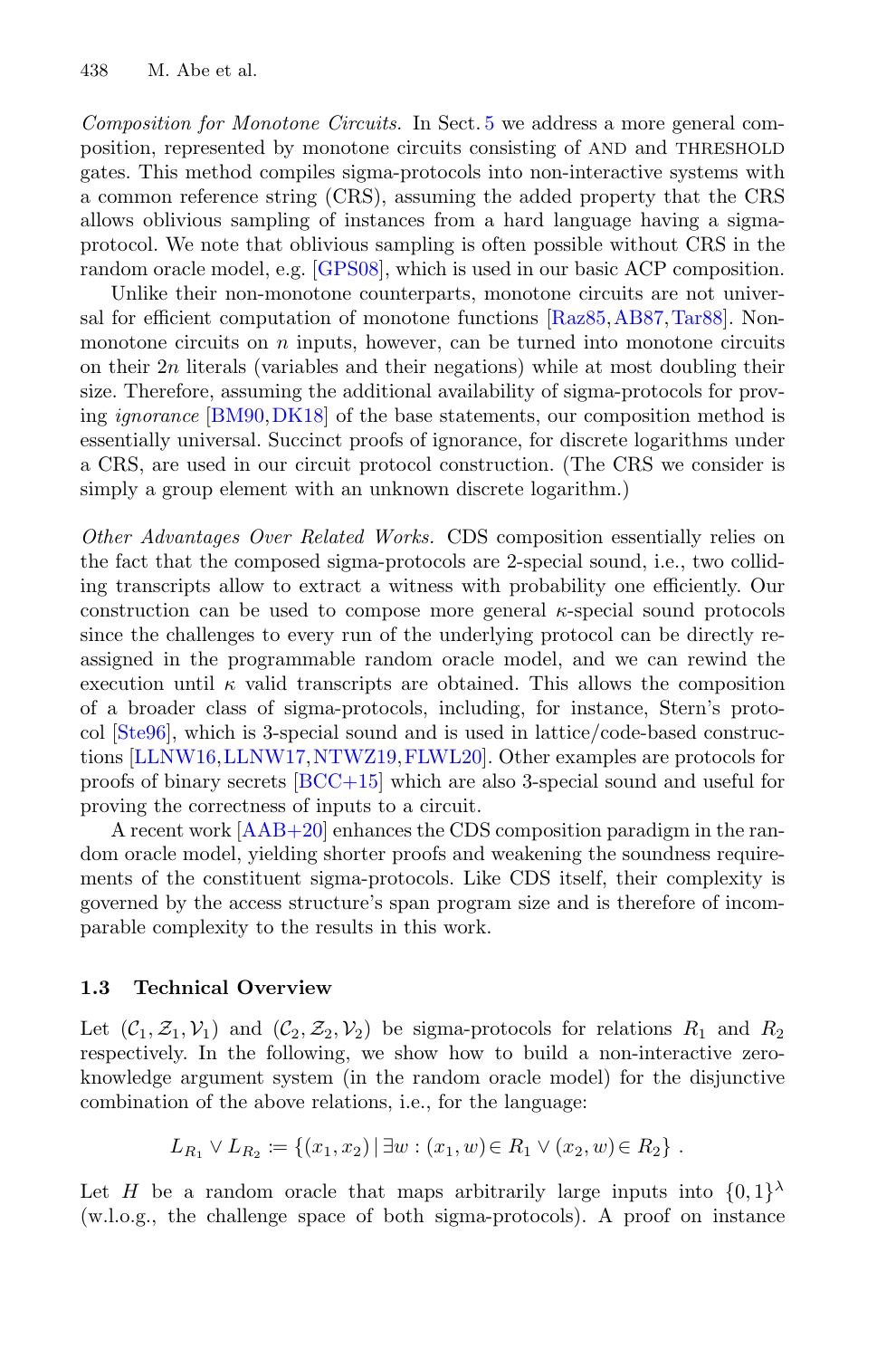

<span id="page-4-1"></span>Fig. 1. Graphs inducing a compound ZK proof system.

 $(x_1, x_2)$  will consist of two accepting transcripts  $(a_1, e_1, z_1)$  and  $(a_2, e_2, z_2)$  for the respective sigma-protocols, where the challenges are computed as  $e_1 = H(a_2)$ ,  $e_2 = H(a_1)$  $e_2 = H(a_1)$  $e_2 = H(a_1)$ , where  $e_i = H(a)$  is an abbreviation of  $e_i = H(x_1||x_2||i||a)^{1}$ . Note that an honest prover in possession of a valid witness, say  $w_1$  such that  $(x_1, w_1) \in R_1$ , can produce both transcripts by selecting  $a_1 \leftarrow C_1(x_1, w_1; r_1)$ , computing  $e_2 = H(a_1)$ , running the simulator of the second sigma-protocol, obtaining  $(a_2, z_2) \leftarrow S_2(x_2, e_2)$  and using  $w_1$  to complete the transcript for the first protocol on challenge  $e_1 = H(a_2)$ , producing an accepting  $z_1$ . The soundness of the protocol can be proven based on the soundness of the underlying sigma-protocols in the random oracle model, since the structure of our scheme and the fact that H is a random oracle guarantee that either  $e_1$  will be uniformly chosen after having fixed  $a_1$  or that  $e_2$  will be uniformly chosen after having fixed  $a_2$ . Finally, zero-knowledge can be argued by defining a simulator with the ability to program the oracle  $H$ .

Observe that this technique can be generalized to combine in disjunction more than two statements, e.g., for combining three sigma-protocols we can define challenges as  $e_1 = H(a_3)$ ,  $e_2 = H(a_1)$  and  $e_3 = H(a_2)$ ; but it can also be used to prove more complex compound statements. For example, given a monotone formula f in conjunctive normal form  $(CNF)$ , consider a directed graph (where nodes are labelled as statements) that satisfies the following property: for every disjunctive clause in  $f$  there exists a cycle in the graph consisting of

<span id="page-4-0"></span>To highlight the role of  $a_1$  and  $a_2$ , we use this shorthand in this section. We however remind readers the importance of including instances  $x_1$  and  $x_2$  as pointed out in [\[BPW12](#page-28-9),[BDG20\]](#page-28-10).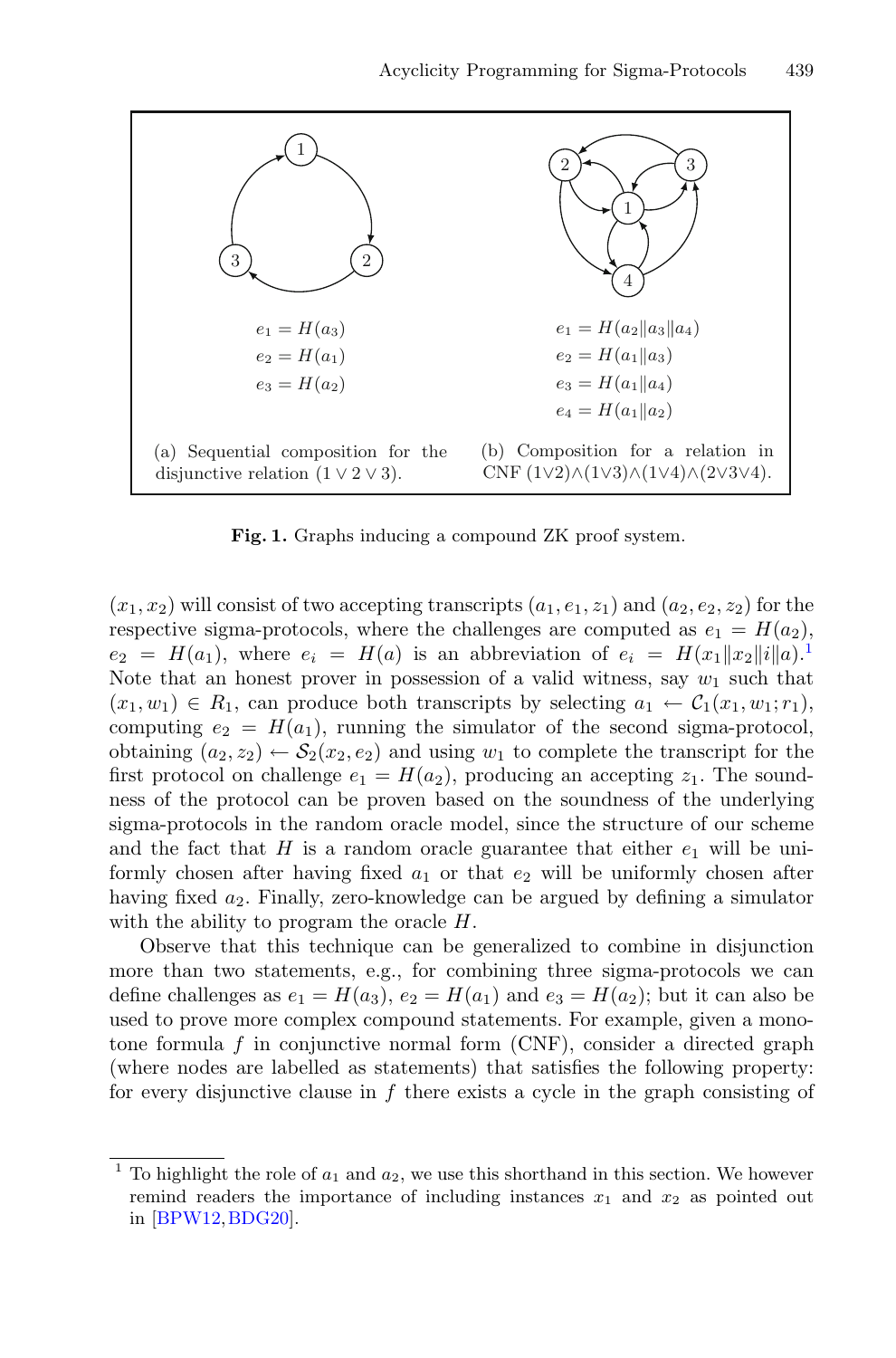nodes associated to all the statements in the clause, and there are not other cycles that correspond to a clause not implied by the original formula. We can build a proof system for f where proofs consist of an accepting sigma-protocol transcript for every node in the graph, and where for every node  $i$ , the challenge  $e_i$  is computed based on all nodes  $j_1,\ldots,j_k$  that have an edge pointing to i, that is,  $e_i = H(a_{j_1} \| \dots \| a_{j_k})$  $e_i = H(a_{j_1} \| \dots \| a_{j_k})$  $e_i = H(a_{j_1} \| \dots \| a_{j_k})$ . See Fig. 1 for two examples. Graph [1a](#page-4-1) corresponds to the already mentioned disjunctive predicate of three statements. On the other hand, graph [1b](#page-4-1) corresponds to the formula  $(1 \vee 2) \wedge (1 \vee 3) \wedge (1 \vee 4) \wedge (2 \vee 3 \vee 4);$ there exist a cycle in the graph between all nodes that appear in the same clause.

It turns out that every graph induces a proof system of a certain monotone compound predicate over the base statements. We refer to Sect. [3](#page-10-0) for more details about how to characterize the predicate associated with a graph.

### **1.4 Potential Applications**

An immediate application of our novel composition method is a ring signature scheme [\[RST01\]](#page-30-2) where an ACP access structure can describe the admissible group of signers. It extends the result of [\[BSS02\]](#page-28-11) where admissible signers are described by a monotone formula, since ACP can simulate monotone formulas (Sect. [4.2\)](#page-20-0). Unforgeability of the signature scheme could be proven in the programmable random oracle model following standard techniques.

As we have already mentioned, the complexity of our new model of computation is incomparable to the complexity of monotone span programs. There exist specific predicates that support superpolynomially more compact ACP representations. We describe some scenarios where the structure of ACPs could yield substantial improvements in communication and computation.

Our ACP proof system is especially suitable for predicates related to *disconnecting a graph*. One can prove knowledge of witnesses associated to certain nodes in an *acyclic* graph that represent a (node) *cut* from a node s to a node t (by artificially adding an edge between  $t$  and  $s$  and arguing the absence of cycles in the new graph). Such a proof would hide which subset of nodes has been used among all *cuts* that disconnect s from t. Even when the original graph is not acyclic, in Proposition [2](#page-19-0) we show that the separation of  $s$  from  $t$  can be enforced with ACP at a cubic cost in the size of the graph, thereby retaining superpolynomial advantage over monotone span programs.

While the focus of our work is theoretical, we envision potential applications relating to certifying complex statements about social or financial activities. For example, consider a cryptocurrency system with a *transaction graph* whose nodes represent public keys, and whose (directed) edges represent money flows. Our proof system could apply to the following types of claims:

• *Proof of possession of white money.* Users may want to certify that the money associated with a given node (logically, owned by them) has been transferred (possibly not directly) from a set of whitelisted organizations (such as banks or well-reputed companies). To preserve the organizations' pseudonymity (not disclosing the nodes controlled by them) the organizations can certify the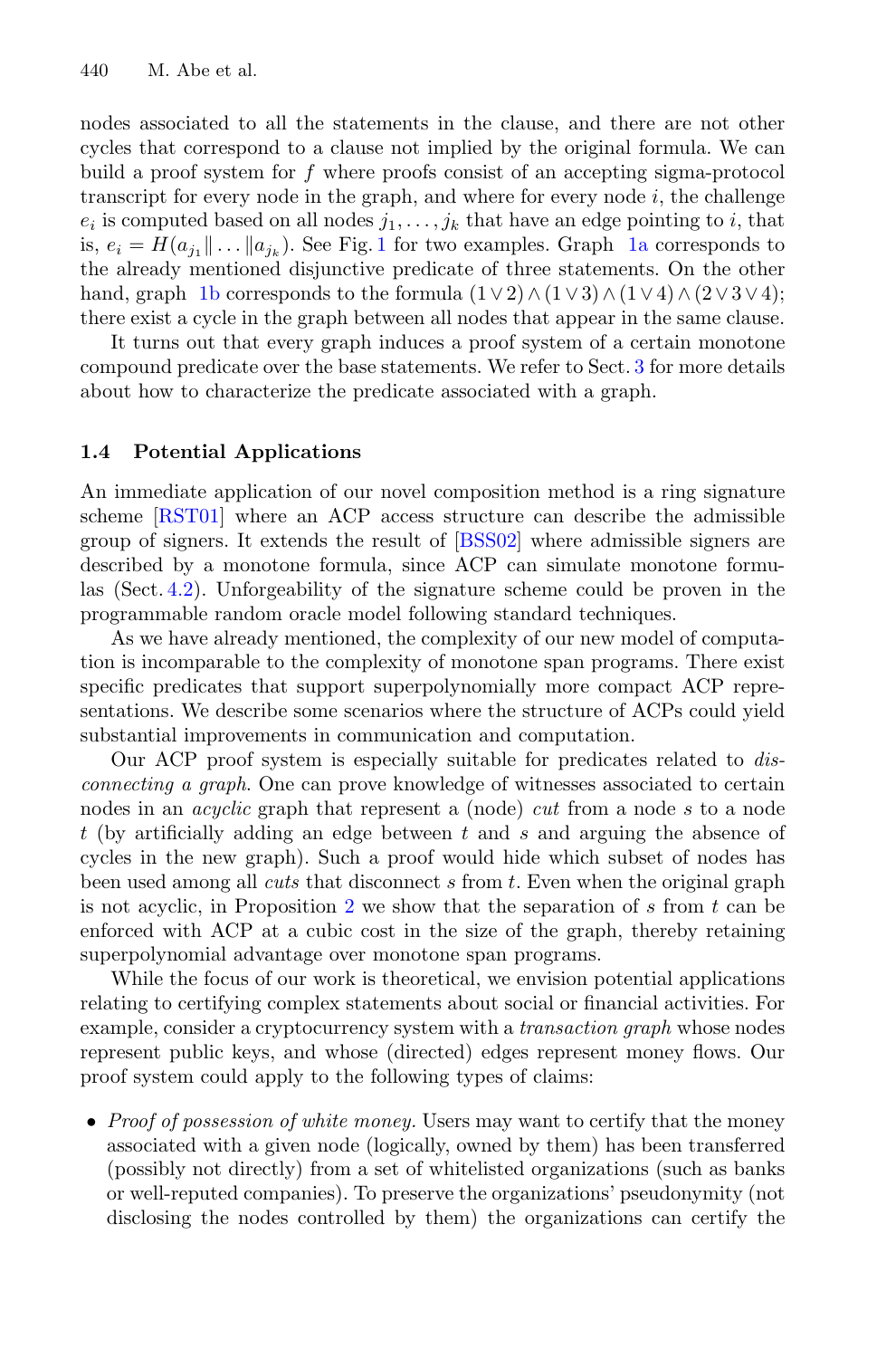user's integrity by proving knowledge of valid credentials associated with nodes that form a cut from the cryptocurrency genesis node to the node of interest, without revealing any information about the actual cut.

• *Proof of self-transaction.* A common practice in pseudonymous networks to increase anonymity is to transfer assets to freshly generated identities. Repeating such self-transactions makes the graph complex, and it is believed to be good for privacy. The mechanism described above would allow a user to certify a statement of the form *"this node belongs to me, and all of its money was once owned by myself or by the subset of parties who are colluding with me to create this proof"*, while retaining privacy on the origin nodes.

Besides scenarios where the graph represents transactions, we expect that our proof system may find more applications in other settings like social networks. Other possible applications based on the expressivity of our new approach, i.e., arguing knowledge of witnesses that make a graph acyclic, are:

- *Resolving circular software dependencies.* A user may be willing to pay money to a company for resolving a circular dependency issue in their updated software. In the paradigm of *fair exchange*, the user wants to pay after the problem is solved, but the company wants the money upfront. They can leverage the approach devised by Maxwell based on contingent payment [\[Max11\]](#page-30-9). This approach requires the company first proving in zero-knowledge that they can resolve the circular dependency, a statement that could be easily expressed with an ACP program.
- st*-unreachability in or fewer steps.* As a generalization of the *directed* st*cut* predicate, our method can be used to prove unreachability between two nodes in a directed graph by considering paths of limited length  $\ell$ . This could be useful on applications where the graph represents a map or, as above, in graphs of transactions where the transactions' lifetime matters. This application would require reducing the original graph  $G$  with  $n$  vertices into a graph H with nl vertices so that G has a path from s to t of length at most  $\ell$  if and only if H has a cycle. Such reduction could be devised as in the proof of Proposition [2](#page-19-0) if distances were tracked as a separate parameter.

## **2 Preliminaries**

For a finite set S, we write  $a \leftarrow S$  to denote that a is uniformly sampled from S. We denote the security parameter by  $\lambda \in \mathbb{N}$ . Given two functions  $f, g : \mathbb{N} \to [0, 1]$ , we write  $f \approx g$  if the difference  $|f(\lambda) - g(\lambda)|$  is asymptotically smaller than the inverse of any polynomial. A function f is said to be *negligible* if  $f \approx 0$ , whereas it is said to be *overwhelming* when  $f \approx 1$ . For integers m, n, such that  $m \leq n$ , we denote by  $[m, n]$  the range  $\{m, m+1, \ldots, n\}$ . We denote by  $[n]$  the range  $[1, n]$ . By N<sup>∗</sup> we denote the space of arbitrarily-long sequences of numbers in N. We use multiplicative notation for groups. When  $A$  is a probabilistic algorithm, we denote by  $\mathcal{A}(x; r)$  an execution of  $\mathcal A$  on input x and random coins r taken from an appropriate domain defined for  $A$ . If the random coins are not important, we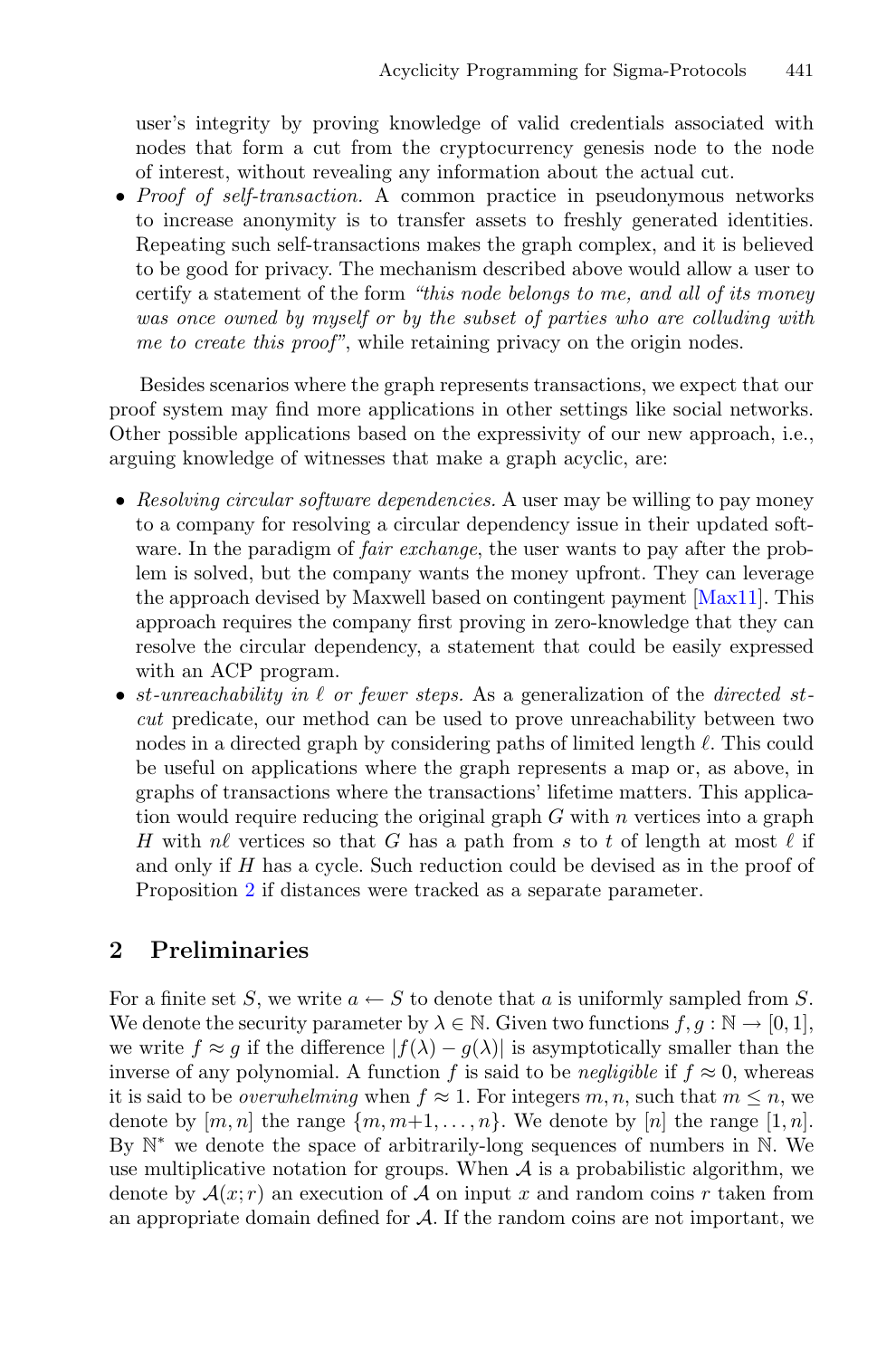simply write  $A(x)$ . We generally assume stateful adversaries, e.g., in the game execution  $a \leftarrow \mathcal{A}(x); e \leftarrow \{0,1\}^{\lambda}; z \leftarrow \mathcal{A}(e)$  the adversary A in the second call knows the state of  $A$  after the first call (in particular, it knows  $x$  and  $a$ ). Let  $R : \mathcal{X} \times \mathcal{W} \rightarrow \{0,1\}$  be a binary relation defined over a set of instances  $\mathcal X$  and a set of witnesses W. We denote by  $L_R$  be the language defined as  $L_R \coloneqq \{x \in \mathcal{X} \mid \exists w \in \mathcal{W} : R(x, w) = 1\}.$ 

## **2.1 Sigma-protocols**

A sigma-protocol, introduced in [\[Cra97](#page-28-2)], is a public-coin interactive proof system that consists of only three data transfers between the prover and the verifier, and it satisfies a weaker notion of zero-knowledge and special soundness. In this work we employ a generalized definition of special soundness as in  $[AAB+20]$ , where  $\kappa \geq 2$  colliding transcripts with distinct (uniformly sampled) challenge lead to efficient witness extraction with probability  $1 - \epsilon$  for a negligible  $\epsilon$ . Compared to the original special soundness, where  $\kappa = 2$  and  $\epsilon = 0$ , it captures a broader class of schemes, e.g. the parallel version of Stern's protocol [\[Ste96\]](#page-30-6), where an exponential number (but still negligible compared to the size of the challenge space) of colliding transcripts can be prepared without knowing the witness. (In plain Stern's protocol, the challenge is chosen from  $\{0, 1, 2\}$  and it is always possible to answer two preliminary chosen challenges. In its parallel version, a prover with no witness could answer up to  $2^{\lambda}$  challenges from  $\{0, 1, 2\}^{\lambda}$ .

**Definition 1 (Sigma-protocol).** *A sigma-protocol for* R *is a triple of PPT algorithms* (C, Z, V) *associated to the following execution:*

- *(i)*  $a \leftarrow C(x, w; r)$ : given  $(x, w) \in \mathcal{X} \times \mathcal{W}$ , outputs an initial message.
- *(ii)*  $e \leftarrow \{0,1\}^{\lambda}$ : the verifier's challenge is uniformly sampled.
- *(iii)*  $z \leftarrow \mathcal{Z}(x, w, r, e)$ *: the prover answers to the challenge.*
- *(iv)*  $1/0 \leftarrow \mathcal{V}(x, a, e, z)$ *: the verifier returns* 1 *(acceptance)* or 0 *(rejection).*

*A sigma-protocol must satisfy completeness, special soundness, and special HVZK:*

*Perfect Completeness. For every*  $\lambda \geq 1$  *and every pair*  $(x, w) \in R$ ,

$$
\Pr\left[e \leftarrow \{0,1\}^{\lambda}; \frac{a \leftarrow C(x,w;r)}{z \leftarrow \mathcal{Z}(x,w,r,e)}: \mathcal{V}(x,a,e,z) = 1\right] = 1.
$$

 $\kappa$ -**Special Soundness.** There exists a predicate  $\Phi$  :  $(\{0,1\}^{\lambda})^{\kappa} \rightarrow \{0,1\}$  and *there exists a deterministic polynomial-time extractor*  $\mathcal{E}$  *such that:* 

- *On input*  $(x, a, \{e_1, z_1\}, \ldots, \{e_\kappa, z_\kappa\})$  *such that*  $\mathcal{V}(x, a, e_i, z_i) = 1$  *for all*  $i \in [\kappa]$ *and*  $\Phi(e_1,\ldots,e_\kappa)=1, \mathcal{E}$  *outputs a witness* w *s.t.*  $R(x,w)=1$ .
- $\Pr\left[e_1,\ldots,e_\kappa\leftarrow\{0,1\}^\lambda:\Phi(e_1,\ldots,e_\kappa)=0\right]$  *is negligible in*  $\lambda$ *. (This probability is referred to as the special-soundness error.)*

*It is* perfectly κ*-special sound if* Φ *only checks for the challenges being different.*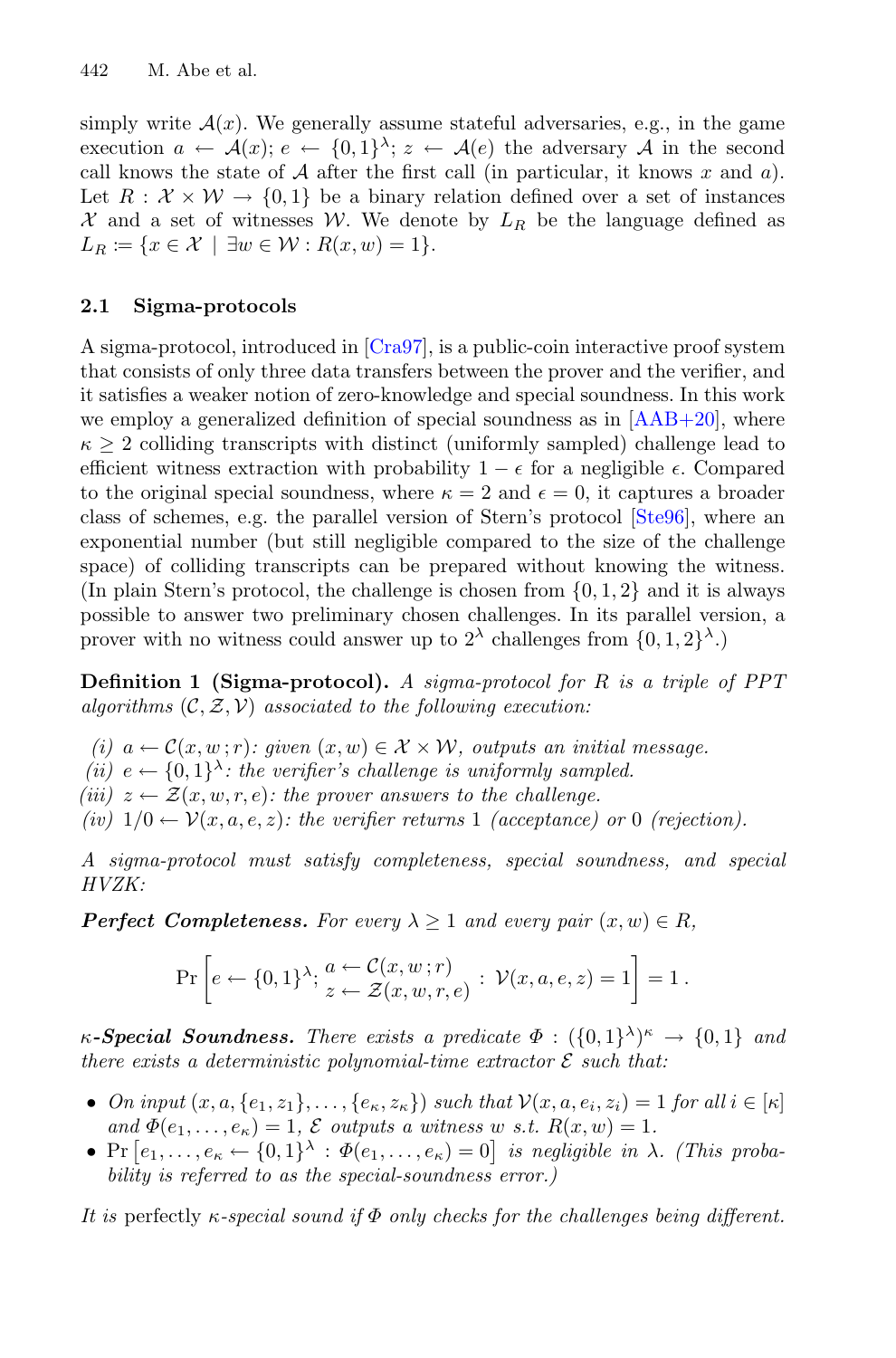*Special Honest Verifier Zero-Knowledge (HVZK). There exists a PPT algorithm* S *that, for every stateful PPT distinguisher* D*,*

$$
\Pr\left[(x, w, e) \leftarrow \mathcal{D}(1^{\lambda}); \ a \leftarrow \mathcal{C}(x, w; r); z \leftarrow \mathcal{Z}(x, w, r, e) : \mathcal{D}(a, z) = 1\right] \\
\approx \Pr\left[(x, w, e) \leftarrow \mathcal{D}(1^{\lambda}); \ (a, z) \leftarrow \mathcal{S}(x, e) \qquad : \mathcal{D}(a, z) = 1\right]\n\end{aligned}
$$

*where*  $D$  *must output values such that*  $(x, w) \in R$  *and*  $e \in \{0, 1\}^{\lambda}$ *.* 

The following notion is implied by  $\kappa$ -special soundness, for any constant  $\kappa$ .

**Definition 2 (Soundness).** A sigma-protocol for  $L_R$  is said to be sound with error  $\epsilon_{\text{snd}}$  *if, for any PPT stateful adversary* A *and for any*  $x \notin L_R$ *, it holds*  $Pr[a \leftarrow A(x); e \leftarrow \{0,1\}^{\lambda}; z \leftarrow A(e) : \mathcal{V}(x, a, e, z) = 1] < \epsilon_{\mathsf{snd}}$ . We say the *protocol is* sound *if*  $\epsilon_{\text{snd}}$  *is negligible in*  $\lambda$ *.* 

If there existed an adversary  $A$  against the soundness game, winning with non-negligible probability, by the Forking Lemma (Lemma [1\)](#page-15-0), there would exist another algorithm  $\beta$  producing  $\kappa$  accepting transcripts with the same first message with non-negligible probability (there would be a probability loss with  $\kappa$ in the exponent, but  $\kappa$  is constant). Because the challenges in those transcripts would be sampled uniformly and independently,  $\Phi(e_1,\ldots,e_\kappa)$  would be 1 with overwhelming probability. On the other hand,  $\mathcal E$  cannot extract a valid witness for x, since such a witness does not exist. This contradicts  $\kappa$ -special soundness.

For an example of our generalized version of special soundness, think of the parallel version of Stern's protocol, with challenge space  $\{0, 1, 2\}^{\lambda}$ . It achieves 3-special soundness under our definition, for condition  $\Phi(e, e', e'')$  defined as  $\exists i \in \mathbb{N}$ [ $\lambda$ ] *such that*  $\{e_i, e'_i, e''_i\} = \{0, 1, 2\}$ , where the equality is between (unordered) sets. In this case, the special soundness error would be  $(7/9)^{\lambda}$ .

#### **2.2 Non-interactive Arguments**

We define non-interactive argument systems in the random oracle model.

**Definition 3 (Non-Interactive Argument System).** *A non-interactive argument system for relation* R *in the random oracle model is a pair of polynomial-time oracle algorithms* (Prove, Verify) *that, for random oracle*  $H$ :

- Prove  $H(x, w) \to \pi$  *is a probabilistic algorithm that takes an instance* x and a *witness* w *as input, and outputs a proof*  $\pi$ *.*
- Verify<sup>H</sup> $(x, \pi) \rightarrow 0/1$  *is a deterministic algorithm that takes* x and  $\pi$ , and *outputs either* 1 *or* 0 *representing acceptance or rejection, respectively.*

*It is correct if, for every sufficiently large*  $\lambda \in \mathbb{N}$ *, all*  $H$ *, all*  $(x, w) \in R$ *,* Verify<sup>H</sup>(x, Prove<sup>H</sup>(x, w)) *outputs* 1 *except with negligible probability in*  $\lambda$ *.* 

**Definition 4 (Zero-Knowledge).** *A non-interactive argument system* (Prove, Verify) *for* R *is zero-knowledge in the random oracle model if there exists a probabilistic polynomial-time algorithm* Simulator *that for every PPT distinguisher* D*, the following difference is negligible in* λ*:*

$$
\Pr[1 \leftarrow \mathcal{D}^{H,\text{Prove}^H}(1^{\lambda})] - \Pr[1 \leftarrow \mathcal{D}^S(1^{\lambda})].
$$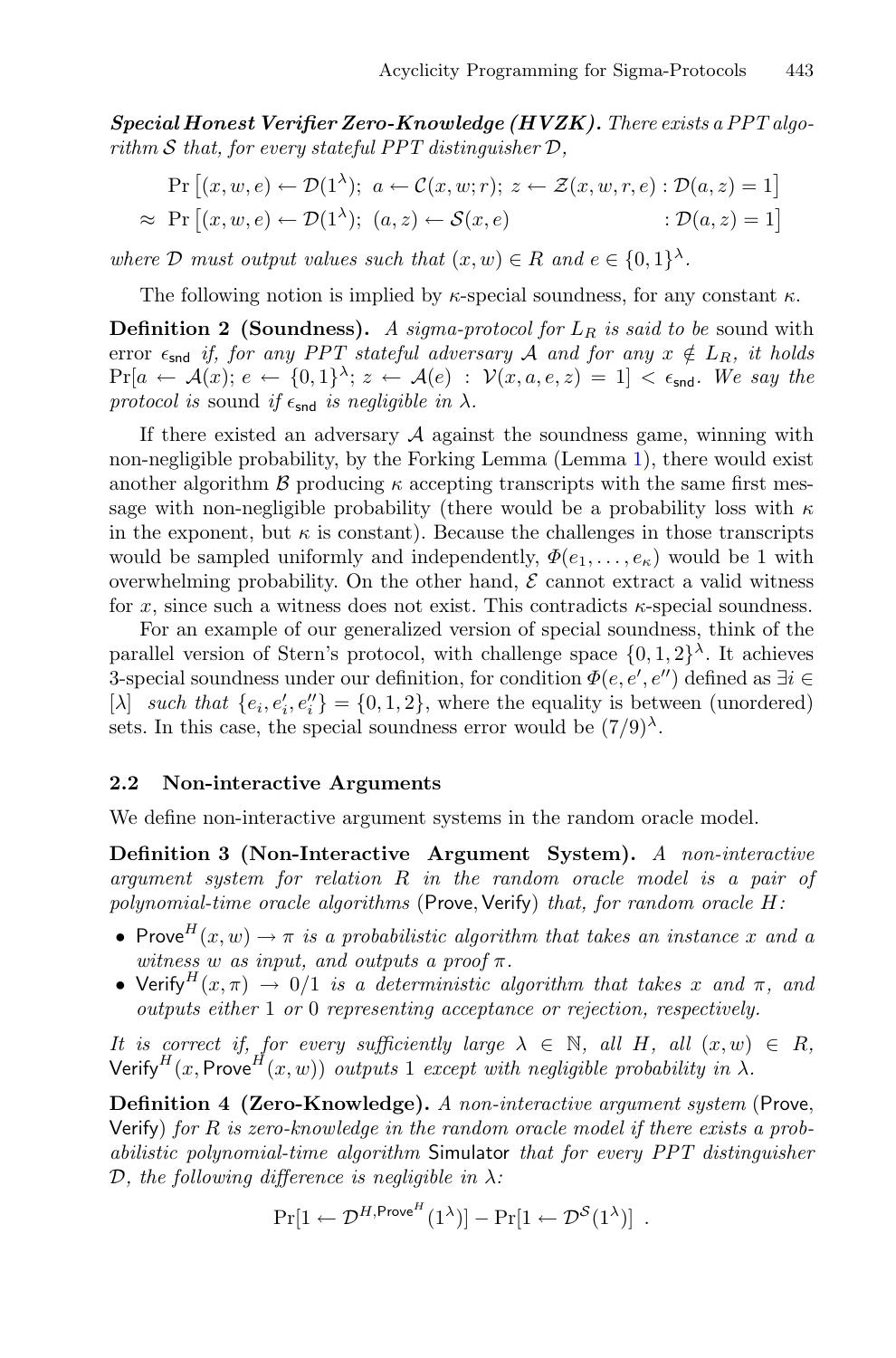D makes two types of queries; i) proof queries on  $(x, w) \in R$ , and ii) hash queries *on any string.* H *is a random oracle that returns an independently and uniformly chosen value in an appropriate domain for every distinct input.* S *is a simulator oracle that, given a proof query, forwards* x *to* Simulator *and returns the output. It also forwards hash queries transparently to* Simulator*.*

**Definition 5 (Witness Indistinguishability).** *A non-interactive argument system* (Prove,Verify) *for* R *is witness indistinguishable if for every PPT adversary* A, any polynomial-size string h, any  $x, w_1, w_2$  with  $R(x, w_1) = R(x, w_2) =$ 1*, and any random oracle* H*, the following difference is negligible in* λ*:*

 $Pr[1 \leftarrow \mathcal{A}(x, w_1, \text{Prove}^H(x, w_1), h)] - Pr[1 \leftarrow \mathcal{A}(x, w_1, \text{Prove}^H(x, w_2), h)]$ .

<span id="page-9-0"></span>**Definition 6 (Soundness).** *A non-interactive argument system* (Prove, Verify) *for*  $L_R$  *is sound if for any PPT oracle algorithm* A, any  $x \notin L_R$ *, and a random oracle* H,  $Pr[\pi \leftarrow A^H(x) : 1 = \text{Verify}^H(x, \pi)]$  *is negligible in*  $\lambda$ *. The probability is taken over the coins of* A *and* H*.*

The following definition models the fact that provers who create a valid proof must know a witness for the statement being proven. This is enforced by the existence of an extractor (that can invoke the prover in an oracle manner) that extracts a witness whenever the prover produces a valid proof.

**Definition 7 (Knowledge Soundness).** *A non-interactive argument system* (Prove,Verify) *for* R *is knowledge sound with knowledge error in the random oracle model if there exists an expected polynomial-time algorithm* E *such that for any probabilistic polynomial-time (potentially cheating) prover* P∗*, it holds that:*

$$
\Pr\left[\begin{array}{c}(x,\pi) \leftarrow P^{*H}(1^{\lambda})\\w \leftarrow \mathcal{E}^{H,P^*}(x,\pi)\end{array}:\text{Verify}^H(x,\pi) = 1 \ \wedge \ R(x,w) = 0\right] \leq \epsilon(\lambda) \ ,
$$

*where the probability is taken over the coins of* P∗*,* E*, and random oracle* H*. The system is said to be* knowledge sound *if*  $\epsilon$  *is negligible in*  $\lambda$ *.* 

## **2.3 Graphs**

A *directed graph* is a tuple  $G = (V, E)$  where V is a set of elements called vertices and E is a set of ordered pairs,  $E \subseteq V \times V$ , called *directed edges* or *arrows*. Throughout the paper, we use N to denote the size of V . Given an edge  $e = (u, v)$ , u is called the *head* of e, denoted by *head*(e) and v is called the *tail* of  $e$ , denoted by  $tail(e)$ . We usually assume an ordering on the vertices V and denote by  $v_{\ell}$  (or simply  $\ell$  when it is clear from the context) the  $\ell$ -th vertex, for every  $\ell \in [N]$ . For  $v \in V$ , we denote by  $pred(v)$  the set of *predecessors* of v,  $pred(v) := \{u \in V \mid (u, v) \in E\}.$  Given a subset of vertices  $U \subset V$ , we define the subgraph  $G(U)$  as  $(U, E_U)$ , where  $E_U := \{(u, v) \in E \mid u \in U \land v \in U\}$ . A *cycle* in G is a finite sequence of edges  $(e_1, \ldots, e_\ell)$  satisfying  $tail(e_i) = head(e_{i+1})$  for every  $i \in [\ell-1]$  and  $tail(e_{\ell}) = head(e_1)$ . A graph with no cycles is called *acyclic*.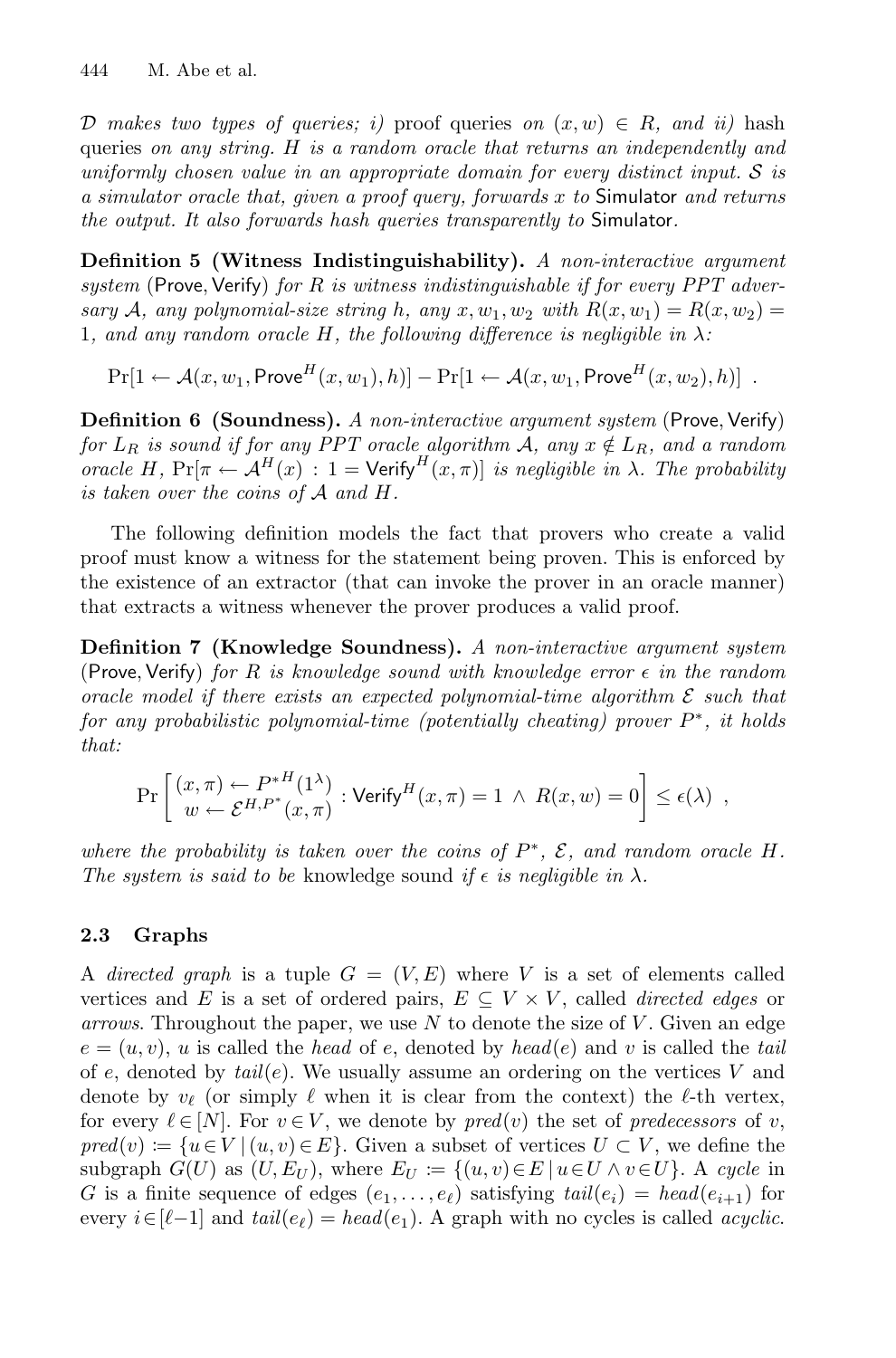## <span id="page-10-0"></span>**3 ACP Composition**

#### **3.1 Construction**

In this section we describe and analyze our ACP composition for zero-knowledge composition of sigma-protocols. The common input to the prover and verifier consists of n statements  $x_1, \ldots, x_n$  and a monotone set system P over base set [n] represented by a monotone acyclicity program, which we will define shortly. A prover wants to convince a verifier that he knows valid witnesses  $w_i, \forall i \in S$ for some set  $S$  in  $P$ . We assume the availability of special-sound, HVZK sigmaprotocols  $\Sigma_i = (\mathcal{C}_i, \mathcal{Z}_i, \mathcal{V}_i, \mathcal{S}_i)$  for verifying that  $w_i$  is a witness for  $x_i$ .

Inputs:  $\boldsymbol{x} = x_1, \ldots, x_n$ , proof  $\pi$ , and acyclicity program A (with N nodes). Random oracle: H.

1. Parse  $\pi$  as  $((a_1, e_1, z_1), \ldots, (a_N, e_N, z_N)).$ 

2. Verify that  $e_j = H(\boldsymbol{x}||j||\{a_p \mid p \in pred_A(j)\})$  for all  $j \in [N]$ .

3. Accept iff  $\mathcal{V}_i(x_i, a_j, e_j, z_j)$  accepts for all  $j \in [N]$ , where  $i = var(j)$ .

#### <span id="page-10-1"></span>**Fig. 2.** The ACP verifier.

**Definition 8 (Monotone acyclicity program).** *A* monotone acyclicity program A is a directed graph G whose nodes are labeled by the variables  $1, \ldots, n$ , *allowing repetitions. We use var* $(j) \in [n]$  *to denote the label of node*  $j \in [N]$ , *and pred*(*j*) *to denote the set of nodes pointing to j.* A set  $S \subseteq [n]$  *is accepted by* A *if every (directed) cycle in* G *contains a node j such that var* $(i) \in S$ *.* 

Equivalently, a set  $S \subseteq [n]$  is accepted by A if the subgraph  $G(\bar{S})$  induced by the complement set of nodes  $\{j \mid var(j) \notin S\}$  contains no cycles. The sets accepted by A form a monotone set system  $\Pi(A)$ . We will measure the size of A by the number of nodes N and, as a complexity parameter of secondary interest, the number of edges M. The number of nodes determines the communication complexity of the protocol.

We now describe the ACP verifier (Fig. [2\)](#page-10-1). A proof  $\pi$  consists of N parts  $(a_1, e_1, z_1), \ldots, (a_N, e_N, z_N)$ , where  $(a_i, e_i, z_i)$  has the format of a transcript for  $\Sigma_{var(j)}$ . The verifier accepts if all transcripts are accepting. The key idea is to enforce a specific choice of challenges  $e_j$  that allows the prover to pass verification only when knowing a sufficiently large set of witnesses  $S$  for which the graph  $G(S)$  is acyclic. To accomplish this, we require that  $e_i$  be the value of the random oracle H evaluated at all  $a_p$  for  $p \in pred(j)$  (ordered canonically).

As an example, consider the acyclicity program in Fig. [1a](#page-4-1), where the challenges  $e_j$  must satisfy the constraints  $e_1 = H(x||1||a_3), e_2 = H(x||2||a_1)$  and  $e_3 = H(x||3||a_2)$ . A prover that knows a witness, say  $w_1$ , can pass verification by first choosing  $a_1 \leftarrow C_1(x_1, w_1; r_1)$ , then simulating  $(a_2, z_2)$  given  $e_2$ , then simulating  $(a_3, z_3)$  given  $e_3$ , and finally completing the proof of knowledge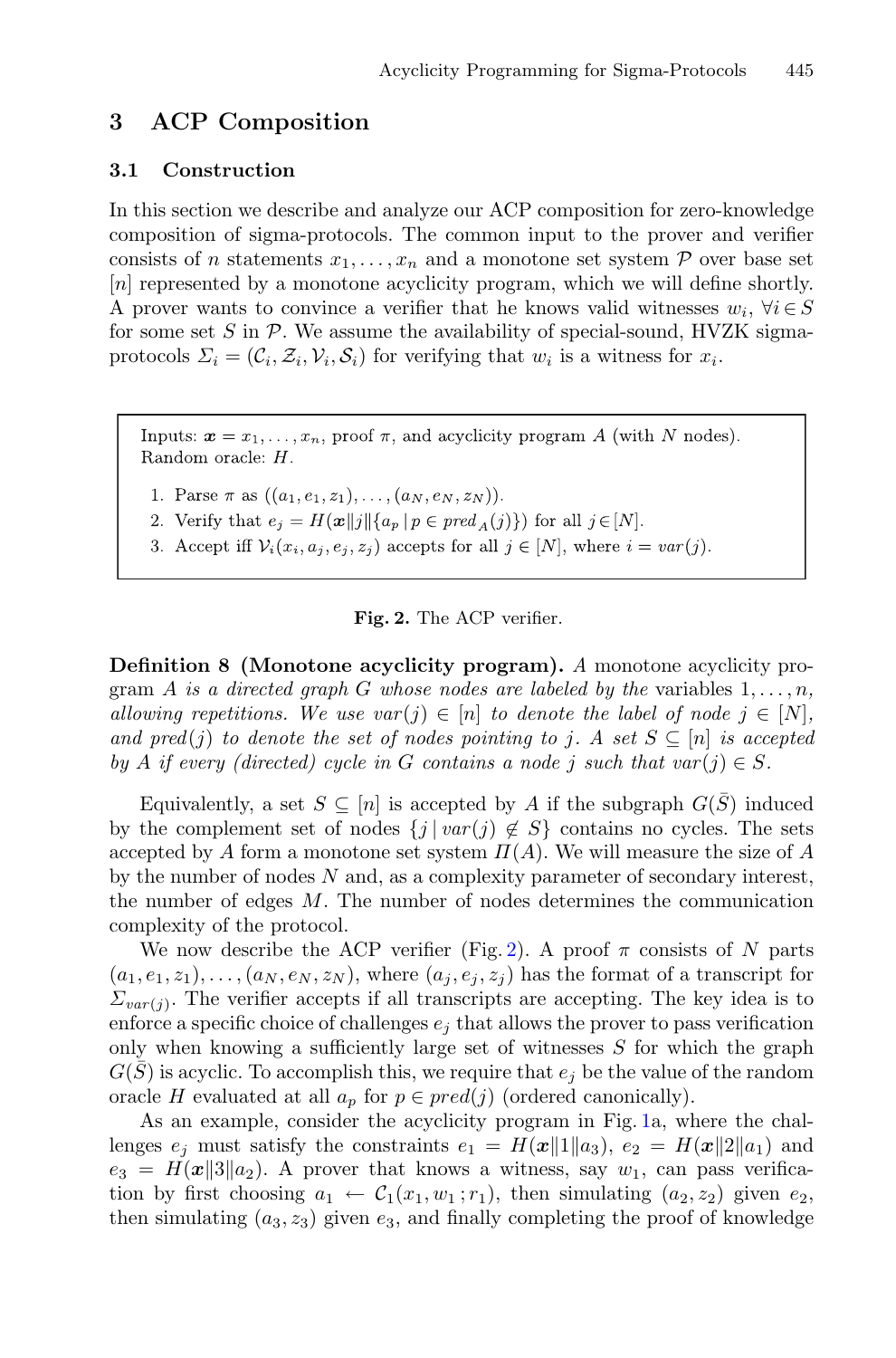$\mathcal{Z}_1(x_1, w_1, r_1, e_1)$  for  $w_1$  upon challenge  $e_1$ . This strategy can be generalized to an arbitrary acyclicity program  $A$ , as long as the complement of the set of known witnesses is acyclic, or equivalently the set of known witnesses is accepting for A. The general prover is given in Fig. [3.](#page-11-1)

Inputs:  $\mathbf{x} = x_1, \ldots, x_n$ , witnesses  $w_i : i \in S$ , acyclicity program A (with N nodes). Precondition: A accepts S. Random oracle: H.

1. Compute  $a_j \leftarrow C_j(x_i, w_i; r_i)$  for all  $j \in [N]: i = var(j) \in S$ .

- 2. Compute a topological sort  $j(1),...,j(t_{\text{max}})$  of the vertices in  $G(\bar{S})$ .
- 3. For  $t$  ranging from 1 to  $t_{\text{max}}$ , do:
	- (a) Set  $e_{j(t)} := H(\boldsymbol{x} || j(t) || \{ a_p \mid p \in pred(j(t)) \} ).$
	- (b) Compute  $(a_{i(t)}, z_{i(t)}) \leftarrow S_{i(t)}(x_i, e_{i(t)})$ , where  $i = var(j(t))$ .
- 4. For all *j* such that  $var(j) \in S$ , do:
	- (a) Set  $e_j \coloneqq H(\boldsymbol{x}||j||\{a_p \mid p \in pred(j)\}).$
	- (b) Compute  $z_j \leftarrow \mathcal{Z}_j(x_i, w_i, r_j, e_j)$ , for all  $j \in [N]$ :  $i = var(j) \in S$ .
- 5. Output  $\pi := ((a_1, e_1, z_1), \ldots, (a_N, e_N, z_N)).$

#### <span id="page-11-1"></span>**Fig. 3.** The ACP prover.

The communication complexity of this protocol is the sum of the communication complexities of the sigma-protocols  $\Sigma_{var(1)},\ldots,\Sigma_{var(N)}$ . In fact, the challenges  $e_1, \ldots, e_N$  do not have to be sent explicitly as the ACP verifier can turn step [2](#page-11-1) from a verification into a calculation. The running time of the verifier is  $O(N t<sub>V</sub> + M)$  where  $t<sub>V</sub>$  is the maximum running time of the verifiers  $V<sub>i</sub>$ , assuming  $H$  can be evaluated in linear time.

### **3.2 Security**

The *composition* of witness relations  $R_i$  with the monotone set system  $P$  is the witness relation  $R_{\mathcal{P}}$  in which  $(w_i : i \in S)$  is a witness for  $\mathbf{x} = (x_1, \ldots, x_n)$  if  $S \in \mathcal{P}$  and  $w_i$  is an  $R_i$ -witness for  $x_i$  for all  $i \in S$ .

<span id="page-11-0"></span>**Theorem 1.** *If*  $\Sigma_i = (\mathcal{C}_i, \mathcal{Z}_i, \mathcal{V}_i, \mathcal{S}_i)$  *is a sigma-protocol for*  $R_i$  *for all*  $i \in [n]$  *over the common challenge space*  $\{0,1\}^{\lambda}$ ,  $P$  *is the set system computed by acyclicity program* A*, and* H *is a programmable random oracle, then ACP is a noninteractive zero-knowledge argument of knowledge for*  $R_{\mathcal{P}}$ *.* 

We now prove completeness, zero-knowledge, and knowledge soundness of ACP.

*Completeness.* Assume that the prover knows witnesses  $w_i : i \in S$  for some accepting set S of A. By definition, the graph  $G(\bar{S})$  is acyclic and admits a topological sort.<sup>[2](#page-11-2)</sup> Therefore all the inputs to H in step  $3a$  are well-defined. By

<span id="page-11-2"></span><sup>2</sup> A topological sort is a linear ordering of the vertices of the graph satisfying that for every edge  $(u, v)$ , u comes before v in the ordering.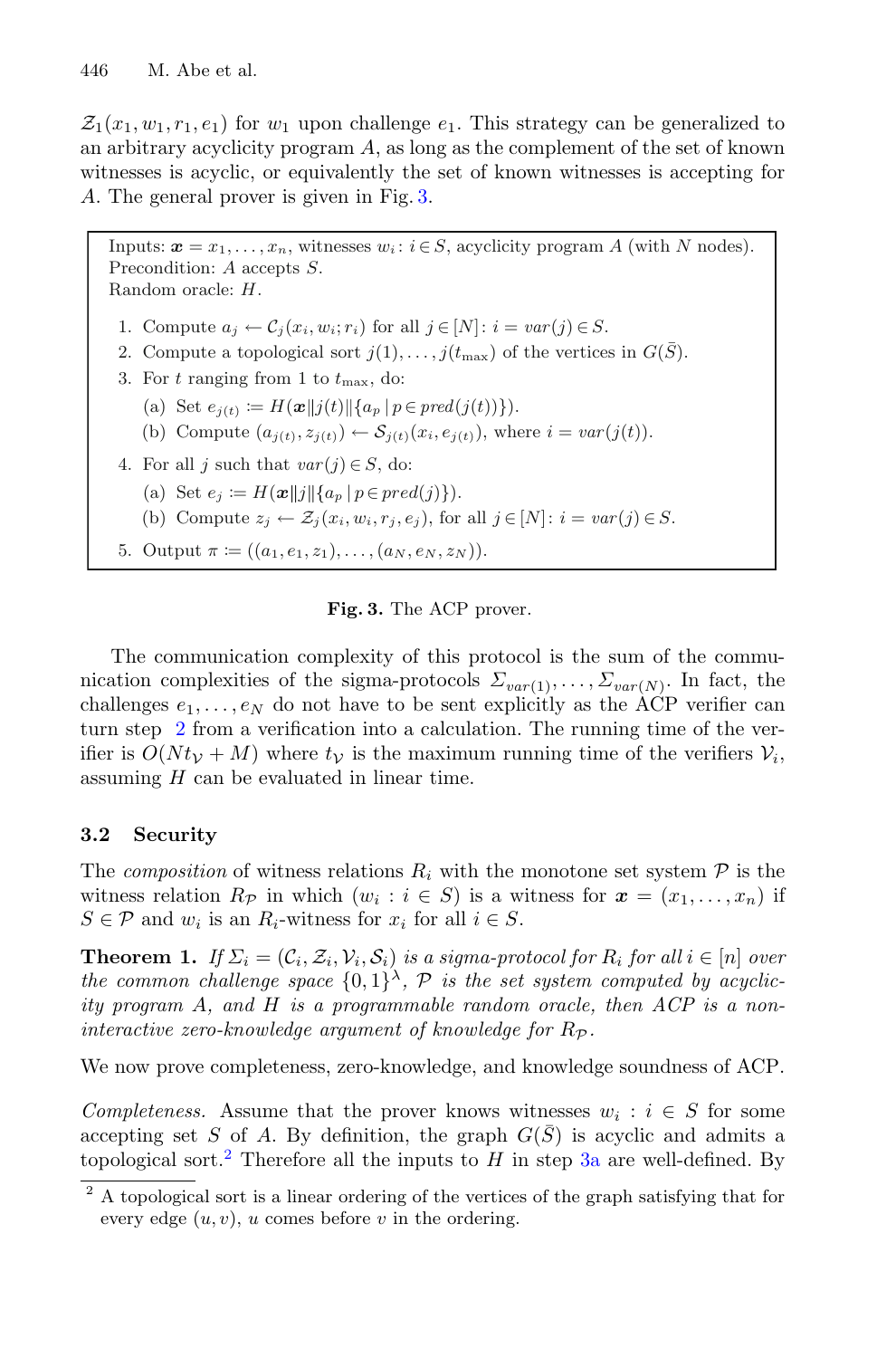Input: Acyclicity program  $A$  with graph  $G$ . Oracle access to:  $\mathcal{P}^*.$ 1. Set  $S = \emptyset$ . 2. While  $G(\bar{S})$  has a directed cycle C, repeat the following: Keep sampling random  $\mathbf{h}^1$  until  $P^*(\mathbf{h}^1) = (\mathbf{x}^1, \pi^1)$  is valid. 3. Let  $j^* = last(h^1; C, \mathbf{x}^1)$  and  $i = var(j^*)$ . 4. Remember  $x_i = \mathbf{x}_{i^*}^1$  and  $(a_{i^*}^1, e_{i^*}^1, z_{i^*}^1) = (j^*$ th component of  $\pi^1$ ). 5. Set  $r = 2$  and repeat the following until  $r = \kappa$  but at most  $4\kappa q/\delta$  times: 6. Sample  $\mathbf{h}^r$  at random conditioned on  $h_k^r = h_k^1$  for  $1 \leq k < \det(\mathbf{h}^1; C, \mathbf{x}^1)$ . 7. If  $P^*(\mathbf{h}^r) = (\mathbf{x}^r, \pi^r)$  is valid and  $det(\mathbf{h}^r; C, \mathbf{x}^r) = det(\mathbf{h}^1; C, \mathbf{x}^1)$ , 8. Remember  $(e_{i^*}^r, z_{i^*}^r) =$  (last 2 terms in  $j^*$ th component of  $\pi^r$ ). 9. 10. Increment  $r$ . If  $r = \kappa$  and  $\mathcal{E}_i(x_i, a_{j^*}^1, \{e_{j^*}^1, z_{j^*}^1\}, \ldots, \{e_{j^*}^r, z_{j^*}^r\})$  outputs a valid witness  $w_i$ , 11. Remember  $x_i, w_i$  and add i to S. 12. 13. Output the statement-witness pairs  $(x_i, w_i : i \in S)$ .

<span id="page-12-0"></span>**Fig. 4.** The ACP extractor.

the HVZK property of  $\Sigma_i$  for  $i = var(j) \notin S$ , all the HVZK simulators  $S_i$  run in step [3b](#page-12-0) (on random challenges) yield accepting transcripts. By the completeness of  $\Sigma_i$  for  $i = var(j) \in S$ , all the transcripts computed in steps [1](#page-12-0) and [4](#page-12-0) are also accepting. It follows that the ACP prover passes verification with overwhelming probability. The completeness error of ACP is at most the sum of the larger one among the completeness and simulation errors of the input protocols  $\Sigma_i$ .

*Zero-Knowledge.* The zero-knowledge simulator runs independent copies of the simulators  $S_i(x_i, e_j)$ , for all  $j \in [N]$  where  $i = var(j)$  and  $e_j$  is uniformly sampled, obtaining transcripts  $(a_i, e_i, z_i)$ . It then outputs their concatenation as the proof  $\pi$ . The random oracle H is programmed so that  $e_i$  equals  $H(\boldsymbol{x} \mid j \mid \{a_p \mid p \in pred(j)\})$ . The produced simulated proof is distributed as a genuine proof owing to the indistinguishability of the output by  $S_i$  from regular transcripts of  $\Sigma_i$ . By a hybrid argument, the simulation error is at most the sum of the simulation errors of the input protocols  $\Sigma_i$ . Perfect zero-knowledge is achieved if every  $\Sigma_i$  is perfect special honest verifier zero-knowledge.

*Knowledge Soundness.* Let P<sup>∗</sup> be a potentially cheating prover that produces statement  $\boldsymbol{x} = (x_1, \ldots, x_n)$  and a valid proof  $\pi$  with probability  $\delta + \binom{q}{2} 2^{\lambda}$ , for some  $0 < \delta \leq 1$ . P<sup>\*</sup> runs in time t, has query complexity q and is given oracle answers  $\mathbf{h} = (h_1, \ldots, h_q) \in (\{0, 1\}^{\lambda})^q$  to its q queries. We will show that if all the  $\Sigma_i$  protocols are *κ*-special sound with knowledge extractor  $\mathcal{E}_i$  with (negligible) error  $\epsilon_i \leq (\delta/2)^{\kappa}/2q^{\kappa-1}$ , then our ACP extractor, defined in Fig. [4,](#page-12-0) produces a valid witness for  $R_p$  with probability at least  $\delta/2$ , in expected time  $O(\kappa qnt/\delta)$ .

We will assume that  $(1)$  all prover queries to the random oracle  $H$  are distinct, and (2) if  $(\mathbf{x}, \pi) \leftarrow P^*(h)$  for  $\pi = ((a_i, e_i, z_i): 1 \leq i \leq N)$  then  $P^*$  made all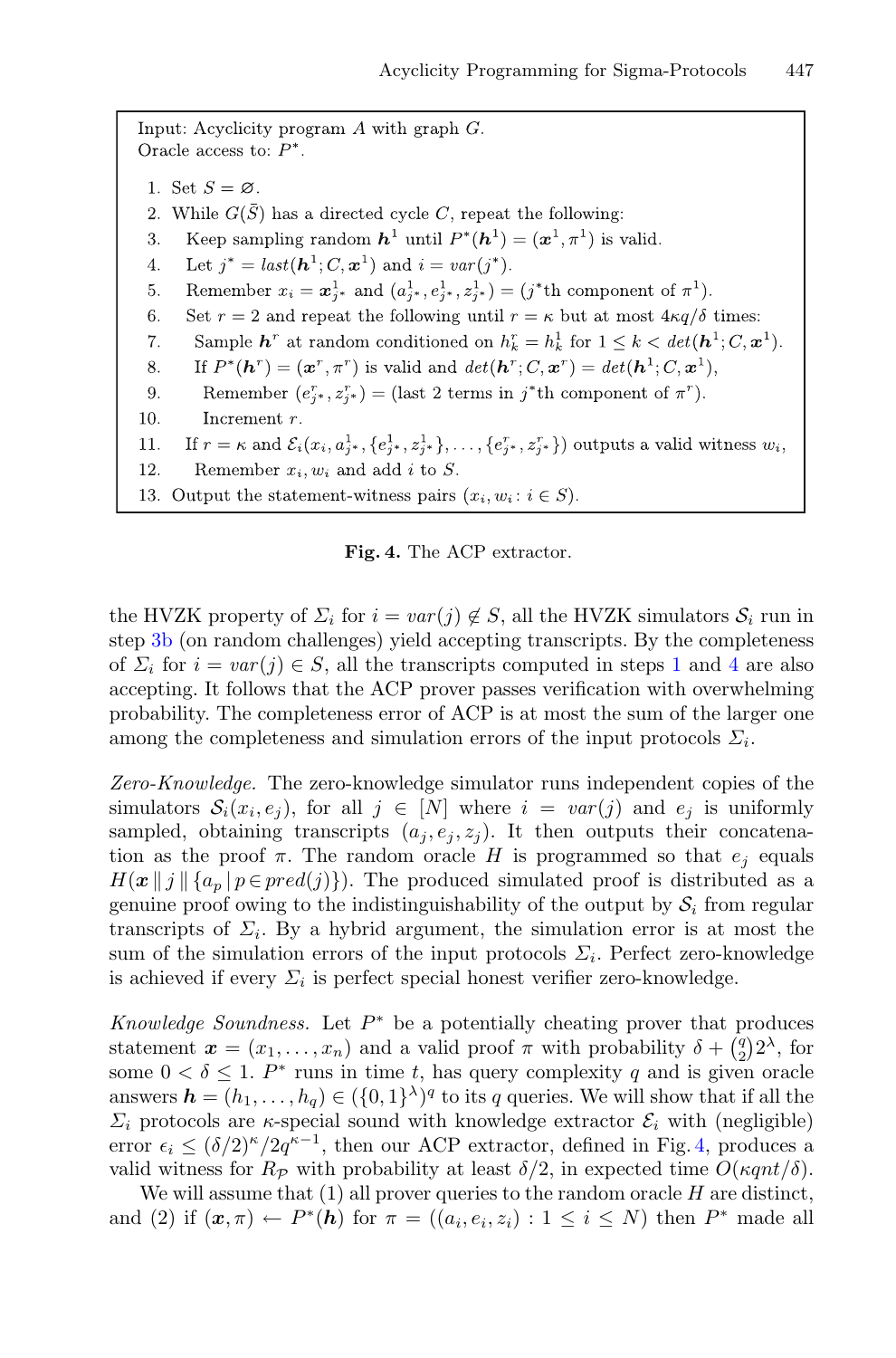queries of the form  $(\boldsymbol{x}||j||\{a_p : p \in pred(j)\})$ . Assumption (1) and (2) are without loss of generality as these constraints can be enforced while preserving prover efficiency. Assumption (2) ensures that all oracle queries of the ACP verifier must have also been made by  $P^*$ . We say that the output  $(\mathbf{x}, \pi)$  of  $P^*(h)$  is *valid* if the ACP verifier accepts  $(x, \pi)$  when interacting with any oracle that answers the k-th query of  $P^*$  by  $h_k$ , for all  $k \in [q]^3$  $k \in [q]^3$ 

We will also assume that (3) all oracle answers are distinct. Assumption (3) incurs a loss of  $\binom{q}{2} 2^{-\lambda}$  in the probability of  $P^*(h)$  being valid (where *h* is now a sequence q uniformly sampled distinct values from  $\{0,1\}^{\lambda}$ , so from here on we will assume that success probability of  $P^*$  is at least  $\delta$ .

The ACP extractor greedily collects witnesses from every cycle C of A. To do so, it seeks to find a query index  $Q$  such that the  $Q$ -th query is the one that determines the commitments and challenges along the cycle C. By forking at this query Q, which is prefixed by  $x||j$  for some node j, a witness for  $i = var(j)$  can be extracted. We define *"the query that determines commitments and challenges along* C<sup>*"*</sup> as follows. Assume  $(x, \pi) \leftarrow P^*(h)$  is a valid statement-proof pair, all challenges  $e_i$  are represented in the oracle answers  $h$ , and all entries  $h_k$  in  $h$ are distinct (thus, every challenge  $e_j$  is uniquely represented as  $h_{k(j)}$  in  $h$ ). Let  $det(\mathbf{h}; C, \mathbf{x})$  be the smallest  $k_C$  such that  $k(j) \leq k_C$  for all nodes j in cycle C, and  $last(h; C, x)$  be the node  $j_C$  so that the  $k_C$ -th query is prefixed by  $x||j_C$ . We argue that if  $(\mathbf{x}, \pi) \leftarrow P^*(h)$  is valid then the first  $k_C = det(h; C, \mathbf{x})$  entries of **h** determine the commitment  $a_{jC}$  in  $\pi$  in the following sense:

<span id="page-13-2"></span>**Claim 1.** *Assume* P<sup>∗</sup> *is deterministic. If h and h are two sequences, each of which has pairwise distinct entries,*  $(\mathbf{x}, \pi) \coloneqq P^*(h)$  *and*  $(\mathbf{x}', \pi') \coloneqq P^*(h')$  *are both valid,*  $k_C = det(\mathbf{h}; C, \mathbf{x}) = det(\mathbf{h}'; C, \mathbf{x}')$ , and  $h_k = h'_k$  for all  $1 \leq k < k_C$ , *then*  $\boldsymbol{x} = \boldsymbol{x}'$  and  $a_{jc} = a'_{jc}$ .<sup>[4](#page-13-1)</sup>

*Proof.* As  $P^*(h)$  is valid, for every  $j \in C$  there is a unique query step  $k(j)$  such that the query  $(\boldsymbol{x}||j||\{a_p : p \in pred(j)\})$  must have been made by  $P^*(h)$  at step  $k(j)$  and answered by  $h_{k(j)} = e_j$ . The same occurs analogously for  $P^*(h')$ , denote such query step by  $k'(j)$  for all  $j \in C$ , in this case.

Since the k-th answers  $h_k$  and  $h'_k$  are identical for all  $1 \leq k \leq k_C$  and  $P^*$ is deterministic, the k-th queries of  $P^*(h)$  and  $P^*(h')$  must be identical for all  $1 \leq k \leq k_C$ , and so  $last(\mathbf{h}; C, \mathbf{x}) = last(\mathbf{h}'; C, \mathbf{x}') = j_C$ . By definition of det, we have  $k(j), k'(j) < k_C$  for all  $j \in C \setminus \{jc\}$ , so  $k(j) = k'(j)$  and therefore  $e_j = h_{k(j)} = h'_{k'(j)} = e'_j \text{ for all } j \in C \setminus \{j_C\}.$ 

In particular,  $e_{j^+} = e'_{j^+}$  for the *successor*  $j^+$  of  $j_C$  in C. Consequently, the corresponding query  $k(j^+) = k'(j^+)$  made by  $P^*$  is then of the form  $(\bm{x} || j^+ || \{a_p \, | \, p \in \text{pred}(j^+)\}) = (\bm{x}' || j^+ || \{a'_p \, | \, p \in \text{pred}(j^+)\}).$  It follows that  $\boldsymbol{x} = \boldsymbol{x}'$  and, as  $j_C \in pred(j^+),$  also  $a_{j_C} = a'_{j_C}$ .  $j_C$  .  $\Box$ 

<span id="page-13-3"></span><span id="page-13-0"></span><sup>3</sup> This is a slight abuse of terminology for the sake of readability as validity is not determined by  $x$  and  $\pi$  only, but may also depend on  $h$ .

<span id="page-13-1"></span><sup>&</sup>lt;sup>4</sup> For  $\pi = ((a_1, e_1, z_1), \ldots, (a_N, e_N, z_N))$  and  $\pi' = ((a'_1, e'_1, z'_1), \ldots, (a'_N, e'_N, z'_N))$ .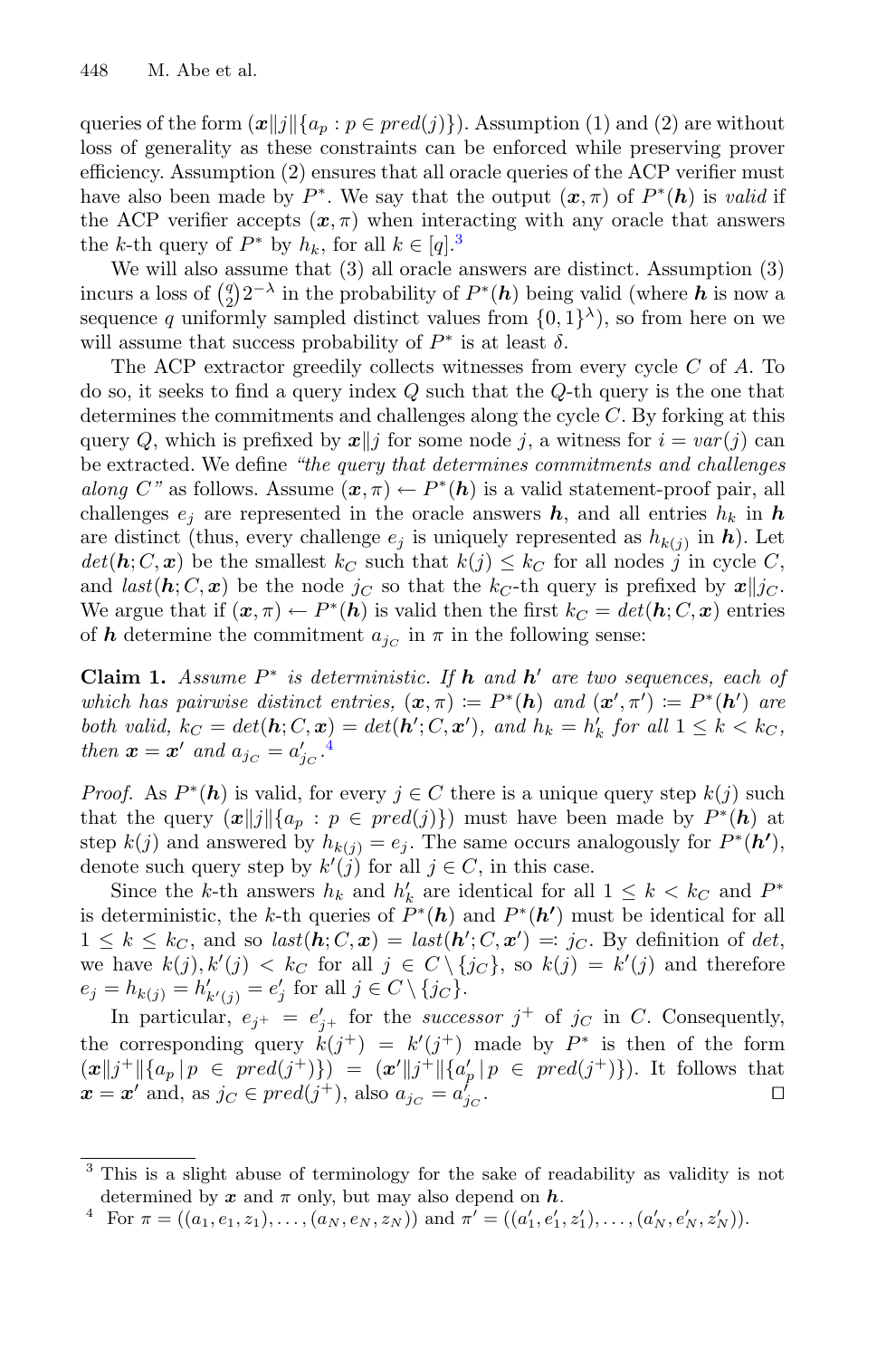**Claim 2.** *Assume*  $P^*(h)$  *is valid with probability*  $\delta$  *(over the internal coins of*  $P^*$  and the sampling of **h**: q uniformly chosen distinct values from  $\{0,1\}^{\lambda}$  and *the special soundness error of all*  $\Sigma_i$  *is at most*  $(\delta/2)^{\kappa}/4q^{\kappa-1}$ *. The ACP extractor outputs a witness for*  $R_P$  *in expected time*  $O(\kappa qnt/\delta)$  *with probability at least*  $\delta/2$ *over the randomness of* P∗*.*

*Proof.* The ACP extractor interacts in a black-box manner with a  $P^*$  whose internal randomness  $\tau$  has been fixed (after being sampled from the appropriate distribution). We first argue that, with reasonable probability, fixing  $P^*$ 's internal randomness results in a "decent" prover algorithm. More concretely, let X be the random variable that maps  $\tau$  to Pr  $[P^*$  succeeds  $|\tau|$  we have that for every  $\alpha \in [0,1]$ ,  $\Pr[X \geq \alpha] \geq \delta - \alpha$ , since

$$
\delta = \Pr[P^* \text{ succeeds}] \\
 = \Pr[P^* \text{ succeeds} | X < \alpha] \Pr[X < \alpha] + \Pr[P^* \text{ succeeds} | X \geq \alpha] \Pr[X \geq \alpha] \\
 \leq \alpha + \Pr[X \geq \alpha] \quad .
$$

In particular, for  $\alpha = \delta/2$ , we have Pr  $[X \ge \delta/2] \ge \delta/2$ . Consequently, with probability  $\delta/2$ , fixing P<sup>\*</sup>'s internal randomness will result in a deterministic prover with success probability (over the choice of  $h$ ) of at least  $\delta/2$ . From now own, we assume  $P^*$  has its randomness fixed.

Fix an arbitrary directed cycle C in G. Let  $Valid_r$  be the event that  $P^*(h^r)$ is valid and *Match<sub>r</sub>* be the event  $det(h^r; C, x^r) = det(h^1; C, x^1)$ . By assumption,  $Pr[Valid_1] \ge \delta/2$  $Pr[Valid_1] \ge \delta/2$  $Pr[Valid_1] \ge \delta/2$ . Applying the Forking Lemma 1 below (with  $\kappa = 2$ ,  $F(h) =$  $det(\mathbf{h}; C, \mathbf{x}^1)$ , and  $A = \mathbf{H}^*(\mathbf{h})$  is valid"), we get that

$$
\Pr[Valid_1 \cap Valid_r \cap Match_r] = \Pr[\mathbf{h}^1 \in A \land \mathbf{h}^r \in A \land F(\mathbf{h}^1) = F(\mathbf{h}^r)]
$$

is lower bounded by  $Pr[Valid_1]^2/q$  and, consequently,

$$
\Pr[Valid_r \cap Match_r | Valid_1] \ge \frac{\delta}{2q} .
$$

(By Claim [1,](#page-13-2) *Valid<sub>r</sub>*  $\cap$  *Valid*<sub>1</sub>  $\cap$  *Match<sub>r</sub>* implies that  $\boldsymbol{x}^r = \boldsymbol{x}^1$  and  $a_{jc}^r = a_{jc}^1$ .) The event that the ACP extractor reaches step 9 in the  $r$ -th iteration of loop 6 (given that it completed step 3) is precisely  $Valid<sub>r</sub> \cap Match<sub>r</sub>$  (conditioned on *Valid*<sub>1</sub>). If  $T_r$  is the number of executions of loop 6 with a given value of r, then  $T_r$  | *Valid*<sub>1</sub> is a geometric random variable with success parameter at least  $\delta/2q$ so  $E[T_r | Valid_1] \leq q/\delta$  and, by linearity of expectation,

$$
E[T_1 + \cdots + T_{\kappa-1} | Valid_1] = E[T_1 | Valid_1] + \cdots + E[T_{\kappa-1} | Valid_1] \leq \frac{2\kappa q}{\delta}.
$$

Let *Reach* be the event that r reaches value  $\kappa$  in step 11. By Markov's inequality,

$$
\Pr[Reach] = \Pr[T_1 + \cdots + T_{\kappa-1} \le 4\kappa q/\delta \mid Valid_1] \ge \frac{1}{2}.
$$

We now upper bound the probability of the event *Fail* that  $\mathcal{E}_i$  *fails to*  $extract\ a\ witness\ w_i\ for\ x_i\ from\ these\ transcripts, given\ Reach. The transcripts$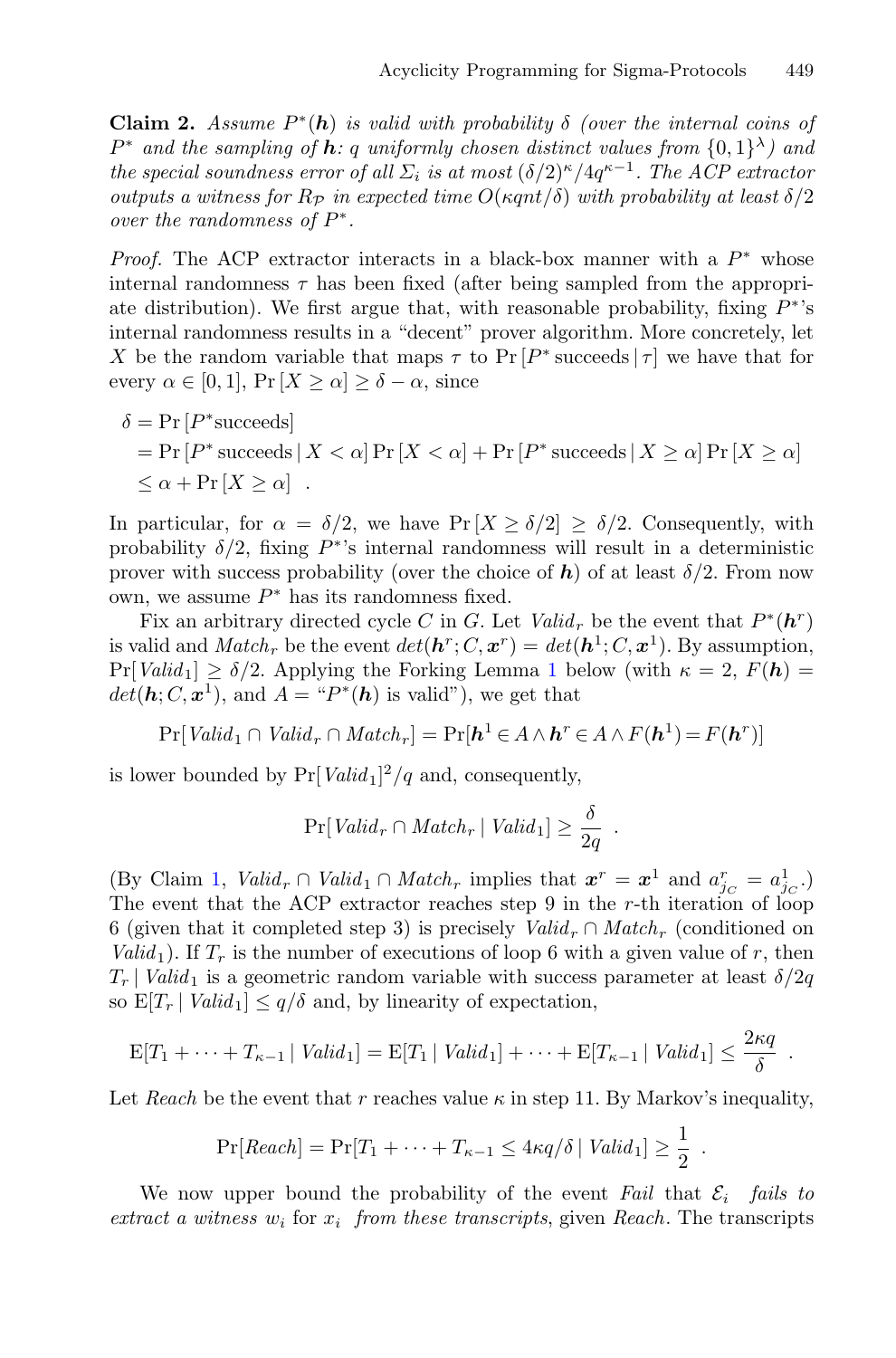$h<sup>1</sup>$ ,...,*h*<sup>r</sup> before step 11 of the ACP Extractor is executed are marginally random, identical in the first  $det(h^1; C, x^1)$  entries, and independent in the other entries. The event *Reach* is the same as  $AllValid \cap Fork$ , where  $AllValid$  is the event  $P^*(h^r)$  *is valid for all* r<sup>"</sup> and *Fork* is the event  $P^*(h^r; C, x^r) =$  $det(\mathbf{h}^1; C, \mathbf{x}^1)$  *for all r*". Therefore:

$$
Pr[Tail | Recall] \leq Pr[\neg A | Recall] \leq \frac{Pr[\neg A \cap Fork]}{Pr[AllValid \cap Fork]} ,
$$

where A is the set of admissible transcripts for  $\mathcal{E}_i$ . Assuming *Fork*, by Claim [1,](#page-13-2) for  $i = var(j_C)$ , the *i*-th component  $x_i^r$  of the input  $x^r$  is equal to  $x_i^1$  and the commitment  $a_{j_C}^r$  is equal to  $a_{j_C}^1$ , for all r. The challenges  $e_{j_C}^r$  are however independent of one another (and distributed uniformly) because the sequences  $h^r$  fork in position  $k_C = det(h^1; C, x^1)$ . So the probability of  $\neg A$  and *Fork* happening at the same time is exactly the  $\kappa$ -special soundness error  $\epsilon_i$  of  $\mathcal{E}_i$ :  $Pr[\neg A \cap \text{Fork}] = \epsilon_i$ . On the other hand, by the Forking Lemma [1,](#page-15-0)

$$
\Pr[AllValid \cap Fork] \ge \frac{(\delta/2)^{\kappa}}{q^{\kappa-1}}.
$$

By our assumption on  $\epsilon_i$ , we conclude that  $Pr[Fall | Recall] \leq 1/2$ .

In conclusion, in any cycle C there exists a node  $j<sub>C</sub>$  such that loop 2 succeeds in extracting a solution  $(x_i, w_i) \in R_i$  for  $i = var(j_C)$  with probability at least

$$
Pr[Reach \cap \neg Fall] = Pr[Reach](1 - Pr[Tail \mid Recall]) \ge \frac{1}{2} \cdot \frac{1}{2} \ge \frac{1}{4}.
$$

It follows that the expected number of iterations to extract a solution to  $R_{\mathcal{P}}$ , namely a solution to  $R_{var(j_C)}$  for some  $j_C$  in every cycle, is at most 4n. As each loop 2 iteration has expected running time  $O(\kappa q t/\delta)$ , the total expected running time of the extractor is  $O(\kappa qnt/\delta)$  as desired.

By Claim [2,](#page-13-3) the ACP extractor succeeds with probability at least  $1/2\delta$  over the combined randomness of the extractor and  $P^*$ . To extract a witness with probability  $1 - \delta$  we run the ACP extractor independently  $O((1/\delta) \log(1/\delta))$ times (with different fixed randomness for  $P^*$ ), thereby establishing knowledge soundness of ACP.

It remains to establish the following version of the Forking Lemma, first introduced by Pointcheval and Stern [\[PS00\]](#page-30-10) and later generalized by Bellare and Neven [\[BN06\]](#page-28-12), here restated and proved in our notation.

<span id="page-15-0"></span>**Lemma 1 (Forking Lemma).** *Let* F *be a possibly randomized function from* q*-term sequences to the set* {1,...,q} *and* A *be a subset of* q*-term sequences. The probability that*  $h^1, \ldots, h^k$  *are all in* A *and*  $F(h^1) = \cdots = F(h^k)$ *, when*  $h^1, \ldots, h^k$  *are marginally uniform, mutually identical in the first*  $F(h^1)$  *entries, and mutually independent in the remaining ones, is at least*  $\delta(A)^{\kappa}/q^{\kappa-1}$ *, where*  $\delta(A)$  *is the measure of A.*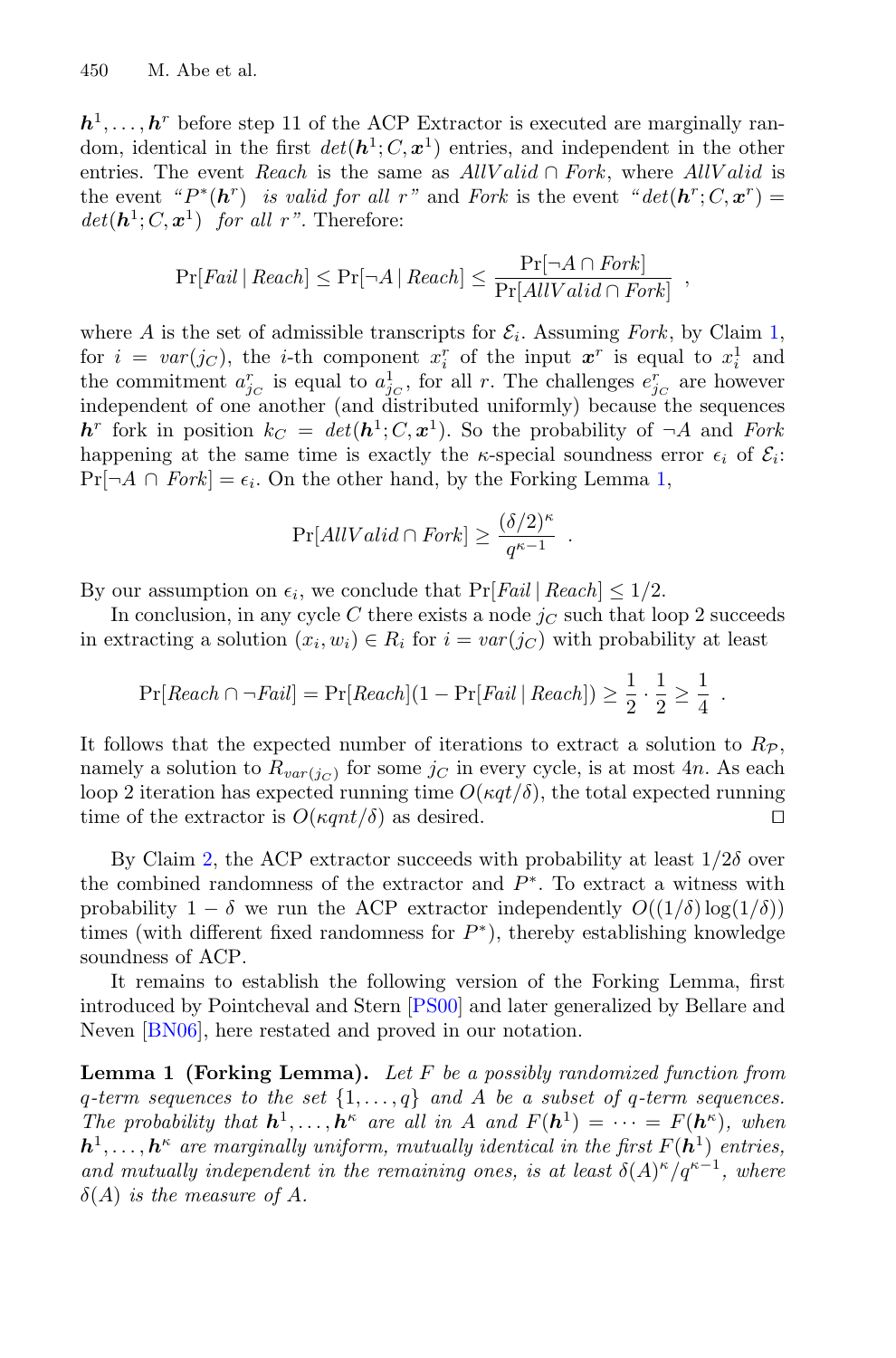*Proof.* Let  $h = (h_1, \ldots, h_q)$  be a uniformly random sequence.

$$
\Pr\left[\boldsymbol{h}^{1},\ldots,\boldsymbol{h}^{\kappa}\in A\text{ and }F(\boldsymbol{h}^{1})=\cdots=F(\boldsymbol{h}^{\kappa})\right] \n= \sum_{f=1}^{q}\Pr\left[\boldsymbol{h}^{r}\in A\text{ and }F(\boldsymbol{h}^{r})=f\text{ for all }r\leq\kappa\right] \n= \sum_{f=1}^{q}\mathrm{E}\left[\Pr[\boldsymbol{h}\in A\text{ and }F(\boldsymbol{h})=f\,|\,h_{1},\ldots,h_{f-1}]^{\kappa}\right] \n\geq \sum_{f=1}^{q}\Pr[\boldsymbol{h}\in A\text{ and }F(\boldsymbol{h})=f]^{\kappa}, \n\geq q\cdot\left(\sum_{f=1}^{q}\frac{1}{q}\cdot\Pr[\boldsymbol{h}\in A\text{ and }F(\boldsymbol{h})=f]\right)^{\kappa}=\frac{\Pr[\boldsymbol{h}\in A]^{\kappa}}{q^{\kappa-1}}.
$$

The last two inequalities are both applications of Jensen's inequality.  $\Box$ 

#### <span id="page-16-1"></span>**3.3 Security in the Non-programmable Random Oracle Model**

Sigma-protocols with the Fiat-Shamir transform provide soundness when the hash function in the transformation is modeled as a non-programmable random oracle. Here we show that an analogue statement holds for ACP as well. Roughly, in the NPROM, the same random oracle is given to every algorithm including *the reduction* built in the security proof. Thus, the reduction does not have the advantage of being able to program the input-output correspondence of the random oracle. For a more formal definition we refer to [\[Nie02\]](#page-30-3).

<span id="page-16-0"></span>**Theorem 2.** *If*  $\Sigma_i = (\mathcal{C}_i, \mathcal{Z}_i, \mathcal{V}_i, \mathcal{S}_i)$  *is a sigma-protocol for*  $L_{R_i}$  *for all*  $i \in [n]$ *over the common challenge space*  $\{0,1\}^{\lambda}$ ,  $P$  *is the set system computed by acyclicity program* A*, then ACP is a non-interactive witness indistinguishable argument for*  $L_{R_{\mathcal{P}}}$  *in the non-programmable random oracle model.* 

*Proof.* Witness indistinguishability is shown by a hybrid argument. Given two distinct sets of witnesses,  $w_1$  and  $w_2$  for  $x$ , we build a hybrid starting from a proof obtained by running the ACP prover for input  $(x, w_1, A)$ . Adding a witness from  $w_2 \, \backslash \, w_1$  one by one, it reaches to a proof for  $(x, w_1 \cup w_2, A)$  as input to the prover. Then, removing a witness belonging to  $w_1 \backslash w_2$  one by one, it reaches to a proof for  $(x, w_2, A)$ . Any noticeable change of probability of a distinguisher outputting 1 at any point of the hybrid reduces to violating the special honest verifier zero-knowledge property of the corresponding  $\Sigma_i$ . Suppose that the gap happens between hybrids with respect to witness set  $x^*$  and  $x^* \cup \{w_{i^*}\}\$ . The reduction executes the prover algorithm with *x*<sup>∗</sup> using the zero-knowledge challenger that, given  $e_{i^*}$ , returns  $(a_{i^*}, z_{i^*})$ , instead of zero-knowledge simulator in step 3(b) in Fig. [3.](#page-11-1) Thus the proof distributes in the same way as prover with *x*<sup>∗</sup> if  $(a_{i^*}, z_{i^*})$  is a simulated one while it is the same as prover with  $x^* \cup \{w_{i^*}\}\$  if  $(a_{i^*}, z_{i^*})$  is created using  $w_{i^*}$ . Accordingly, the witness indistinguishabilty error is at most  $2N\epsilon_{\mathbf{z}\mathbf{k}}$  where  $\epsilon_{\mathbf{z}\mathbf{k}}$  is the largest zero-knowledge error among  $\Sigma_i$ .

For soundness, suppose that there is an adversary  $A$  that outputs, with probability  $\epsilon_{\mathcal{A}}$ , an instance  $\boldsymbol{x} := (x_1, \ldots, x_n)$  together with a valid proof on  $x, \pi := ((a_1, e_1, z_1), \ldots, (a_N, e_N, z_N))$  that satisfies:

• for every qualified set S, there exists i that  $x_i \notin L_{R_i}$ ,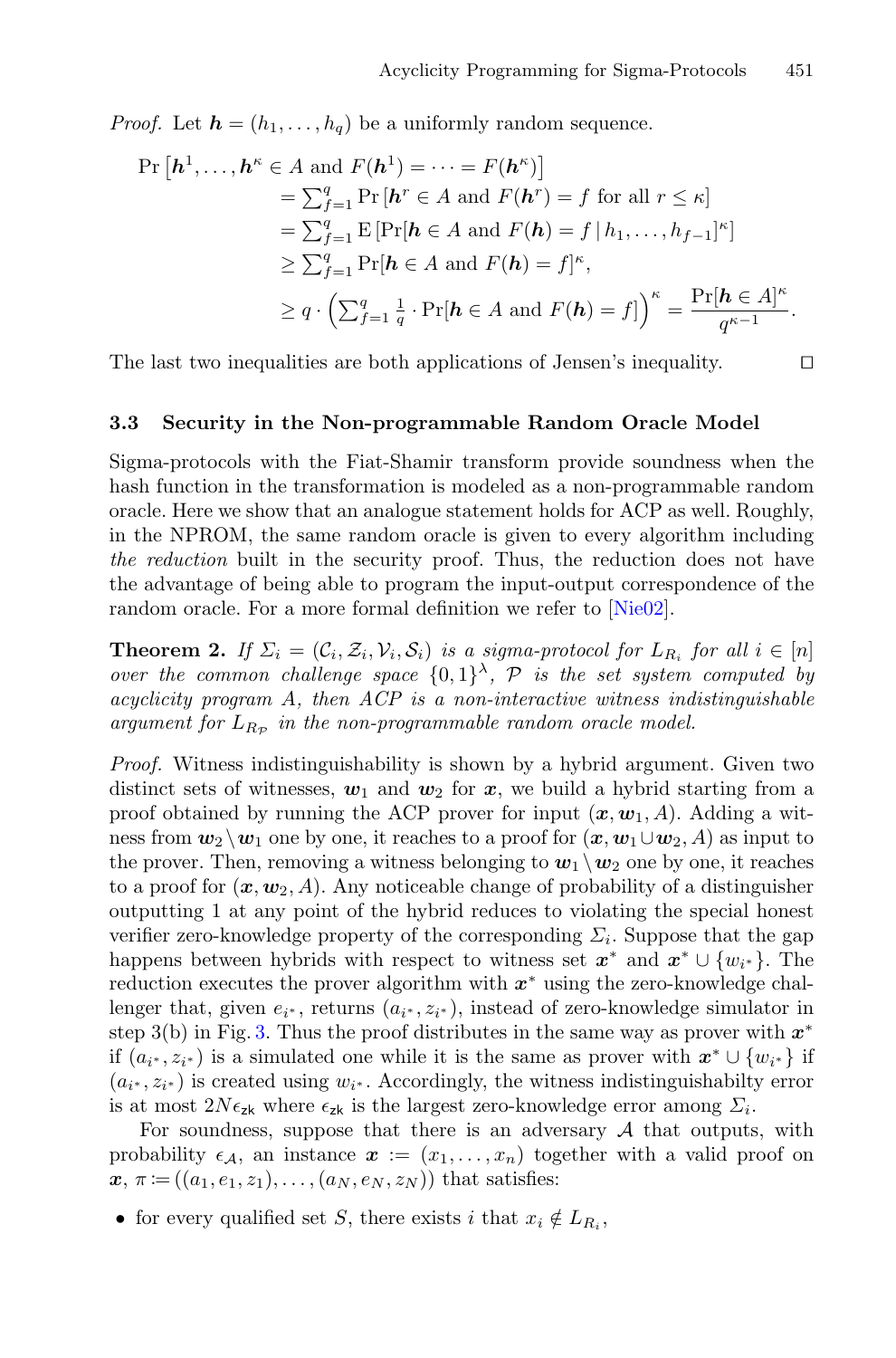- $e_j = H(\boldsymbol{x} || j || \{ a_p \mid p \in pred(j) \})$  for all  $j \in [N]$ , and
- $V_i(x_i, a_j, e_j, z_j)$  accepts for all  $j \in [N]$ , where  $i = var(j)$ .

Let  $e_j \leftarrow H_j$  denote the event that  $H(x||j||\{a_p | p \in pred(j)\})$  is evaluated and  $e_j$  is returned. Let  $H_k \leftarrow a_j$  denote the event that  $\boldsymbol{x} || k || \{a_p | p \in \text{pred}(k)\}\$ satisfying  $a_i \in pred(k)$  is queried to H. Over the sequence of q distinct queries from A to the random oracle, we define function  $\tau$  that, given an event E, outputs  $\ell \in [q]$  such that the  $\ell$ -th query to the random oracle made event E happened in the view of A. (Define the output of  $\tau$  as 0 if E did not occur at any query).

Suppose that there exist  $j, k \in [N]$  that either  $e_i \leftarrow H_i$  or  $H_k \leftarrow a_i$  do not happen in the view of  $A$ . Then the probability that the randomly assigned hash output (drawn in verification for the first time) satisfies the corresponding relation with respect to the already fixed  $(x_{var(j)}, a_j, z_j)$ , is bounded by the soundness error of  $\Sigma_i$ . Let  $\epsilon_{\text{snd}}$  be the maximum soundness error, taking union bound for all  $q$  possible queries, the probability for this event is upper-bounded by  $q \cdot \epsilon_{\text{snd}}$ .

Now, consider the case where for all  $j, k \in [N]$ , both events  $e_i \leftarrow H_i$  and  $H_k \leftarrow a_j$  happen in the view of A. For every cycle C in graph G, let  $(j^*, k^*)$  be the arrow in C that satisfies  $\tau(H_{k^*} \leftarrow a_{i^*}) = \min(\{\tau(H_k \leftarrow a_i) | (j,k) \in C\})$ . Observe that  $\tau(H_k \leftarrow a_{j^*}) = \tau(e_{j^*} \leftarrow H_{j^*})$  for some  $k \neq k^*$  and therefore,  $\tau(H_{k^*} \leftarrow a_{j^*})$  $\tau(e_{j^*} \leftarrow H_{j^*})$ . (Equivalently,  $a_{j^*}$  is fixed before  $e_{j^*}$  in the view of the adversary.) Let J be the set of such index  $j^*$  over all cycles in G. Then, by definition,  $S := \{ \text{var}(j) | j \in J \}$  is a qualified set. To see this, suppose that there exists  $i \in S$  with  $x_i \notin L_{R_i}$  and let j be such that  $i = var(j)(\in J)$ . For fixed  $x_i$  and  $a_j$ , the probability that,  $e_j$  is sampled uniformly at random (by  $H_j$ ) and the adversary outputs  $z_i$  passing the verification is bounded by the soundness error  $\epsilon_{\text{snd}}$  of  $\Sigma_i$ . Consequently, the probability that A produces a valid proof where there exists  $i \in S$  that  $x_i \notin L_{R_i}$  is upper-bound by  $q \cdot \epsilon_{\text{snd}}$ .

Accumulating the above bounds, we have  $\epsilon_{\mathcal{A}} < 2q \cdot \epsilon_{\text{snd}}$ , which concludes the of of soundness in NPROM proof of soundness in NPROM.

## <span id="page-17-0"></span>**4 The Expressive Power of Acylicity Programs**

The communication and verification efficiencies of ACP composition grow linearly in the monotone acyclicity program size of the set system  $P$ . To this end, in this section we study the complexity of acyclicity programs. In Sect. [4.1](#page-18-0) we show that monotone acyclicity program size is polynomially equivalent to monotone branching program size [\[GS92](#page-29-10)].

As a corollary, leveraging known results from monotone complexity theory in Sect. [4.1](#page-18-0) we conclude that there exist families whose monotone span program size grows superpolynomially in their monotone acyclicity program size. As the efficiency of the Cramer, Damgård, Schoenmakers sigma-protocol composition [\[CDS94](#page-28-3)] (CDS composition) is dictated by the former parameter, we obtain concrete examples of set systems for which ACP composition is asymptotically more efficient than CDS composition.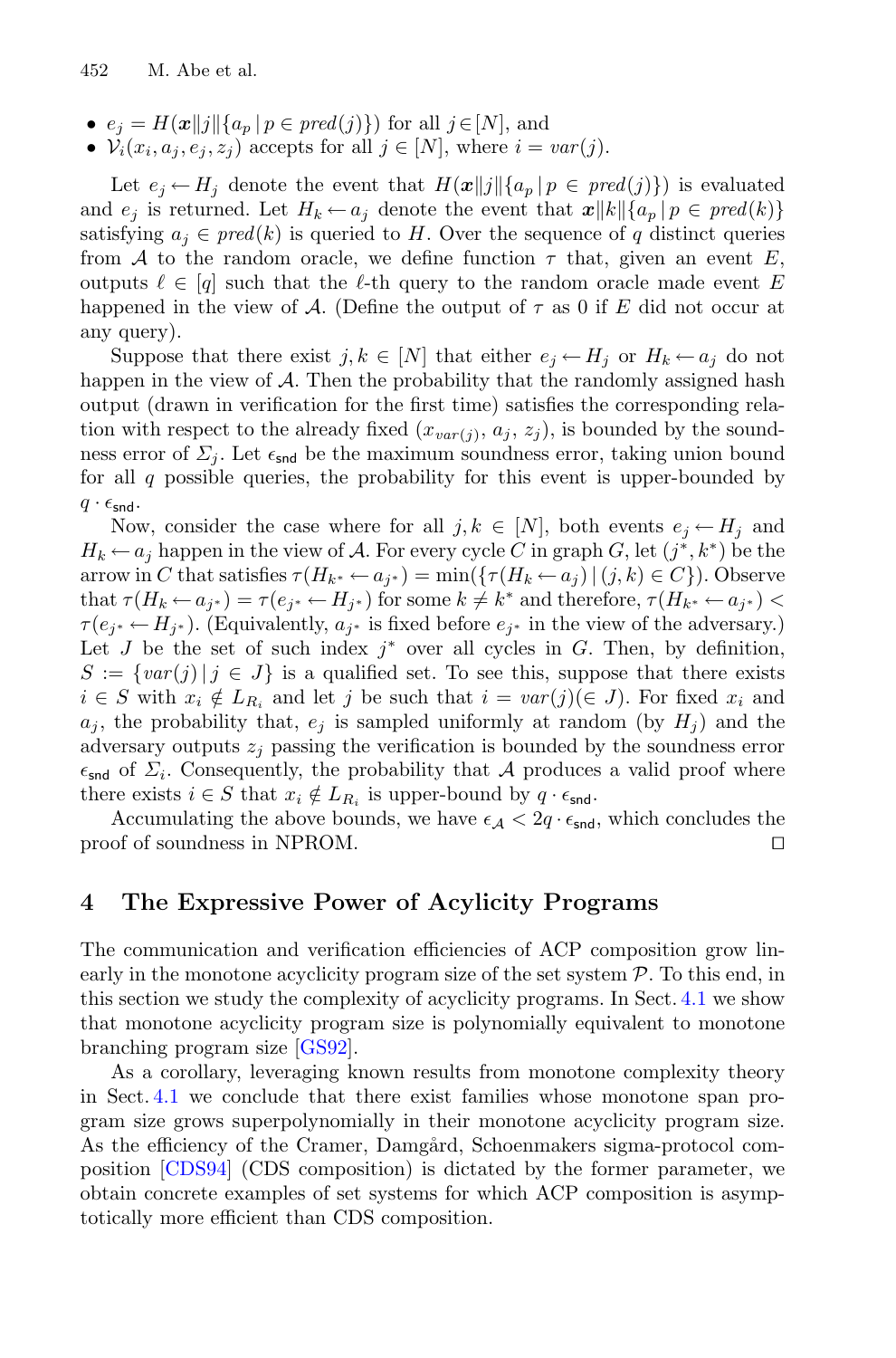In Sect. [4.2](#page-20-0) we demonstrate a simulation of de Morgan formulas by acyclicity programs of the same size. This is a consequence of known simulations of formulas by branching programs. In this section, it will be useful to view (monotone) set systems P over [n] as (monotone) functions  $P: \{0,1\}^n \to \{0,1\}$  via the usual identification of a set by its indicator vector. Recall that the *monotone dual* P† of P is the function  $\neg \mathcal{P}(\neg x_1,\ldots,\neg x_n)$ . An acyclicity program for P can then be interpreted as a "cyclicity program" for  $\mathcal{P}^{\dagger}$ :

**Definition 9 (Monotone cyclicity program).** *A* monotone cyclicity program *is a directed graph whose nodes are labeled by variables*  $x_1, \ldots, x_n$ . The *program accepts a given input if the subgraph induced by the true-valued nodes has a cycle.*

The size of a cyclicity program is the number of nodes. We may, without affecting the size, allow for nodes labeled by the constant true. (These nodes can be bypassed by contracting all their incoming and outgoing edge pairs.)

#### <span id="page-18-0"></span>**4.1 Polynomial Equivalence with Branching Programs**

A *monotone branching program* is also a directed acyclic graph with distinguished start and accept nodes whose vertices are labeled by variables or the constant 1. The program accepts a given input if the subgraph induced by the 1-valued vertices has a path from the start state to the accept state.

Let  $mCP(\mathcal{P})$ ,  $mBP(\mathcal{P})$  be the size of the smallest monotone cyclicity program, smallest monotone branching program for  $P$ . The efficiency of the ACP verifier for the composed relation  $R_{\mathcal{P}}$  in Sect. [1](#page-11-0) is proportional to  $mCP(\mathcal{P})$ .

The following proposition shows that the complexity of our proof system is polynomially related to the monotone branching program size of the monotone dual  $\mathcal{P}^{\dagger}$  of the composition predicate. As monotone branching programs can polynomially simulate monotone formulas [\[GS92\]](#page-29-10), the complexity is also upperbounded by the formula size  $mF(\mathcal{P}^{\dagger})$  of  $\mathcal{P}^{\dagger}$ . We elaborate on this simulation in the next section.

## <span id="page-18-2"></span>**Proposition 1.** For every monotone  $P$ ,  $mBP(P) \leq mCP(P) \leq mBP(P)^3 + 2$ .

On the other hand, the prover complexity in the NIZK composition frame-work of Cramer, Damgård, and Schoenmakers [\[CDS94](#page-28-3)] is proportional to the monotone span program complexity  $mSP_{\mathbb{F}}(\mathcal{P}^{\dagger})$  times some polylogarithmic factor in  $\mathbb{F}$ , over any finite field  $\mathbb{F}$ .<sup>[5](#page-18-1)</sup> Let stC denote the directed st-connectivity family of functions, Pitassi and Robere [\[PR18\]](#page-30-11) showed that:

$$
mSP_{\mathbb{F}}(\mathsf{stC}) = mBP(\mathsf{stC})^{\Omega(mBP(\mathsf{stC}))},
$$

for every F. The monotone dual  $stC^{\dagger}$  is a family of predicates on n inputs for which ACP composition has complexity linear in  $n$ , but CDS composition

<span id="page-18-1"></span><sup>5</sup> Both *mF* and *mSP* [\[KW93](#page-29-11)] are in fact invariant under taking monotone duals, but *mBP* is not [\[GS92\]](#page-29-10).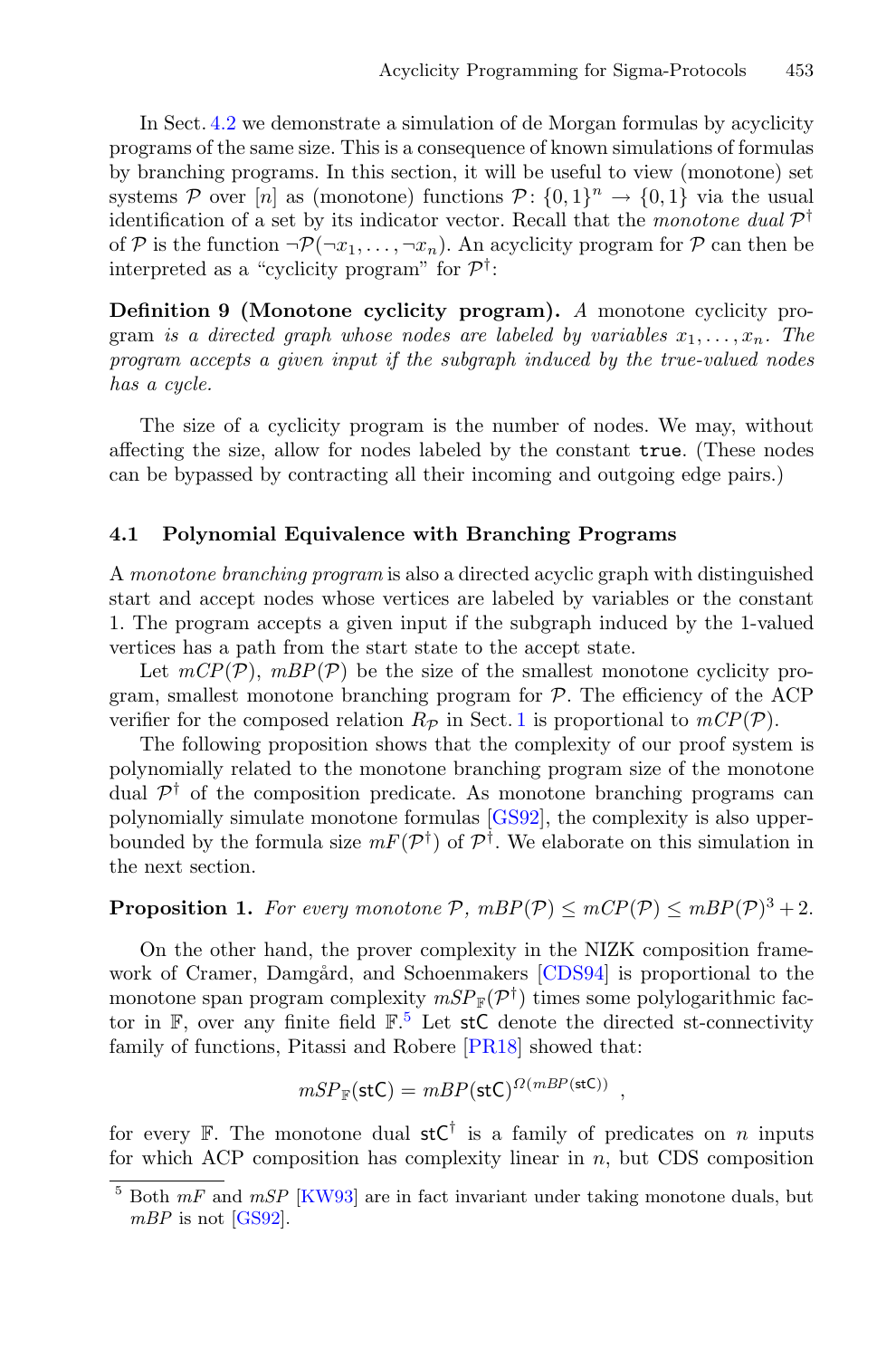requires  $n^{\Omega(\log n)}$  communication for any potential implementation of stC<sup>†</sup> by a monotone span program (over any finite field). In the other direction, it is known that:

$$
mSP_{\mathbb{F}}(\mathcal{P}) \leq mF(\mathcal{P}) \leq mBP(\mathcal{P})^{O(mBP(\mathcal{P}))},
$$

for every  $P$  [\[GS92](#page-29-10)] so the quasipolynomial separation is optimal.

*Proof of Proposition* [1](#page-18-2)*.* In the course of proving Proposition [1](#page-18-2) we establish the equivalence of several natural directed graph problems with respect to suitable reductions. A *labeled graph* is a directed graph whose nodes are labeled by variables  $x_1, \ldots, x_n$  or the constant 1. A *projection reduction* from graph property P to graph property  $Q$  is an algorithm that converts a labeled graph  $G$  into another labeled graph  $H$  with the same set of labels such the for any assignment to the variables, the subgraph induced by the 1-labels of  $G$  has property  $P$  if and only if the subgraph induced by the 1-labels of  $H$  has property  $Q$ . We consider the following graph properties:

- CYCLICITY: the graph has a (directed) cycle.
- $st$ -CONNECTIVITY: the graph has a (directed) path from vertex  $s$  to vertex  $t$ .
- ACYCLIC  $st$ -CONNECTIVITY:  $st$ -connectivity under the promise that the graph is acyclic.

<span id="page-19-0"></span>**Proposition 2.** CYCLICITY, st-CONNECTIVITY, and ACYCLIC st-CONNECTIVITY *are polynomial-time equivalent with respect to projection reductions.*

*Proof.* ACYCLIC st-CONNECTIVITY reduces to CYCLICITY by adding a back edge from  $t$  to  $s$  and trivially reduces to  $st$ -CONNECTIVITY.

In the other direction, we view CYCLICITY and  $st$ -CONNECTIVITY as special cases of the following property parties. Given a set of triplets  $(s_i, t_i, \ell_i)$  does there exist a path from  $s_i$  to  $t_i$  of length  $\ell_i$  for some i? In CYCLICITY  $s_i = t_i$  ranges over all vertices and  $\ell_i$  ranges over all values from 1 to n. In st-CONNECTIVITY  $s_i = s, t_i = t$ , and  $\ell_i$  ranges over all values from 0 to  $n - 1$ .

The reduction from PATHS to ACYCLIC st-CONNECTIVITY consists of building the reachability graph for the natural guess-and-verify nondeterministic logspace algorithm for paths. Let V be the vertex set of the paths instance  $G$ . For every pair  $(v, w) \in V \times V$  and  $\ell$  between 0 and n create a node  $(v, w, \ell)$  in the ACYCLIC st-CONNECTIVITY instance  $H$  with the same label as  $w$  and two special nodes s and t with label 1. Also, for every edge  $(w, w')$  in G, every  $v \in V \setminus \{w'\}$  and all  $\ell \geq$ 1, create an edge between node  $(v, w, \ell-1)$  node  $(v, w', \ell)$  in H. Finally, connect s to  $(s_i, s_i, 0)$  and connect  $(s_i, t_i, \ell_i)$  to t for all i in H. By construction, H is acyclic and its st-paths are all of the form  $s, (s_i, v_0, 0), (s_i, v_1, 1), \ldots, (s_i, v_\ell, \ell_i), t$ , where  $v_0, \ldots, v_{\ell_i}$  is a path from  $s_i$  to  $t_i$  in  $G$ .

As the reduction from ACYCLIC st-CONNECTIVITY to CYCLICITY preserves the number of vertices and the reverse reduction maps an  $n$ -vertex graph into an  $n^3 + 2$ -vertex graph (after shortcutting the bottom-layer vertices) we obtain Proposition [1.](#page-18-2)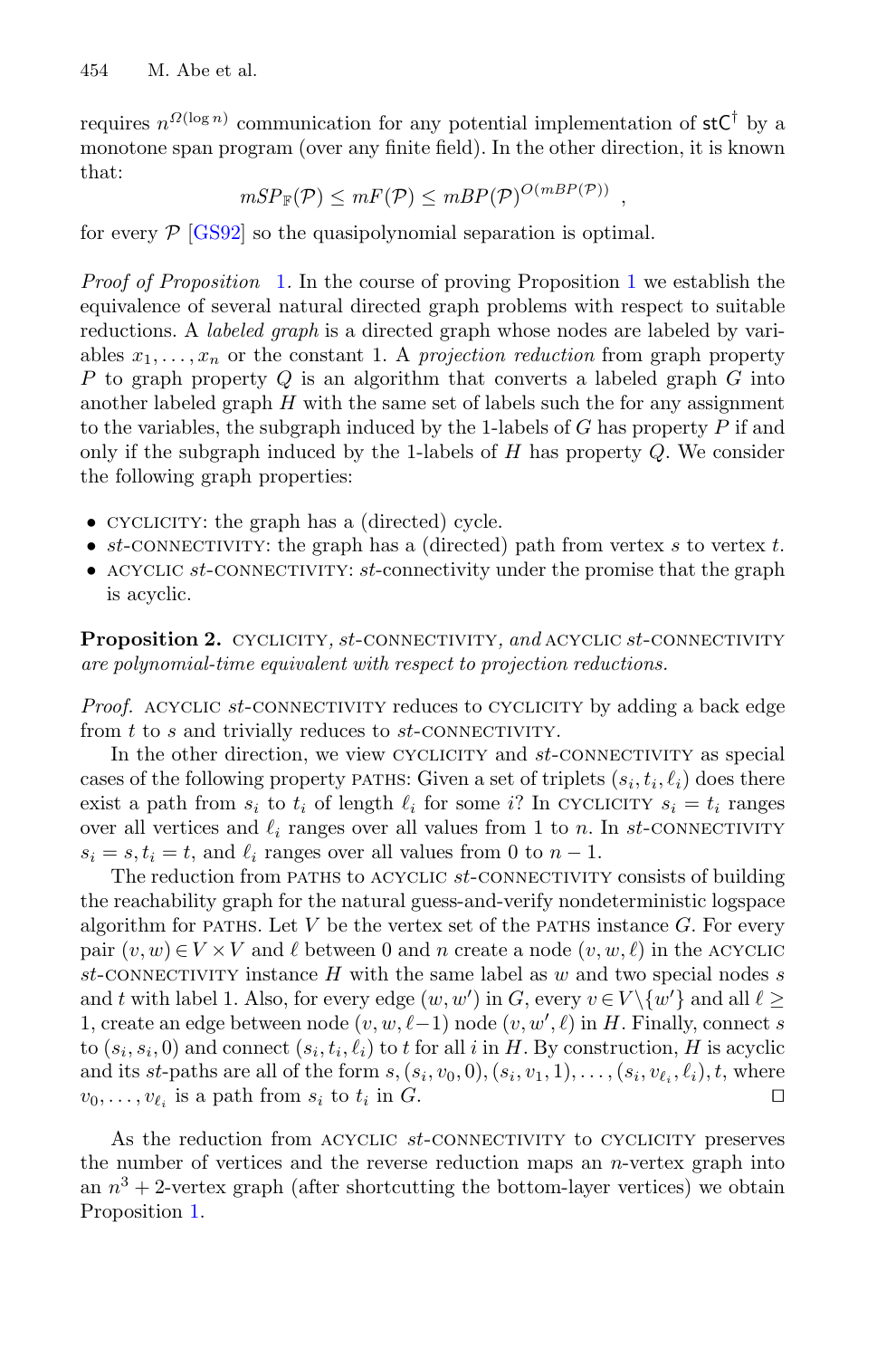

<span id="page-20-1"></span>**Fig. 5. Not** an acyclicity program for  $(x_1 \vee x_2 \vee x_3) \wedge (x_1 \vee x_2 \vee x_4) \wedge (x_1 \vee x_3 \vee x_4)$ .

#### <span id="page-20-0"></span>**4.2 Acyclicity Programs for Monotone Formulas**

A monotone *(de Morgan) formula* for a *n*-variate function  $P$  is a tree whose internal nodes are labeled by AND/OR and whose leaves are labeled by inputs, allowing repetitions. The size of a formula is the number of leaves. Monotone formulas naturally compute monotone functions. The monotone formula size remains invariant under duality by de Morgan's laws.

By a standard simulation of (monotone) formulas by (monotone) branching programs (e.g., [\[GS92\]](#page-29-10)) it is known that every monotone formula can be simulated by a branching program of the same size, i.e.,  $mF(\mathcal{P}) > mBP(\mathcal{P})$ . It follows that both  $mF(\mathcal{P})$  and  $mF(\mathcal{P}^{\dagger})$  are lower-bounded by  $mCP(\mathcal{P})$ , i.e. a formula (and its dual) can be computed by an acyclicity program of the same size:

<span id="page-20-2"></span>**Proposition 3.** *A formula for* P *can be converted to an acyclicity program for* P *of the same size in at most quadratic time in the size.*

Before we describe this simulation, we discuss an alternative seemingly intuitive approach that **does not** work. To be specific, let us look at the 4-variate CNF formula  $(x_1 \vee x_2 \vee x_3) \wedge (x_1 \vee x_2 \vee x_4) \wedge (x_1 \vee x_3 \vee x_4)$ . It may be tempting to "convert" this formula to the acyclicity program in Fig. [5c](#page-20-1), computed by greedily including a cycle for each of the clauses. The two are, however not equivalent, because the assignment  $x_1x_2x_3x_4 = \text{ttft}$  (t, f stand for *true*, *false*) is satisfying for the CNF but not for the acyclicity program. (Note that an unintended cycle has been created between nodes 1 and 3, unavoidably.)

To prove Proposition [3](#page-20-2) we first convert the formula to a branching program, add a back edge from the accept state to the start state, and then short-circuit all states labeled by the constant 1. The branching program is constructed inductively. A variable  $x_i$  is represented by the branching program  $s(tart) \rightarrow i \rightarrow a(ccept)$ . Their AND and their OR are represented by the branching programs: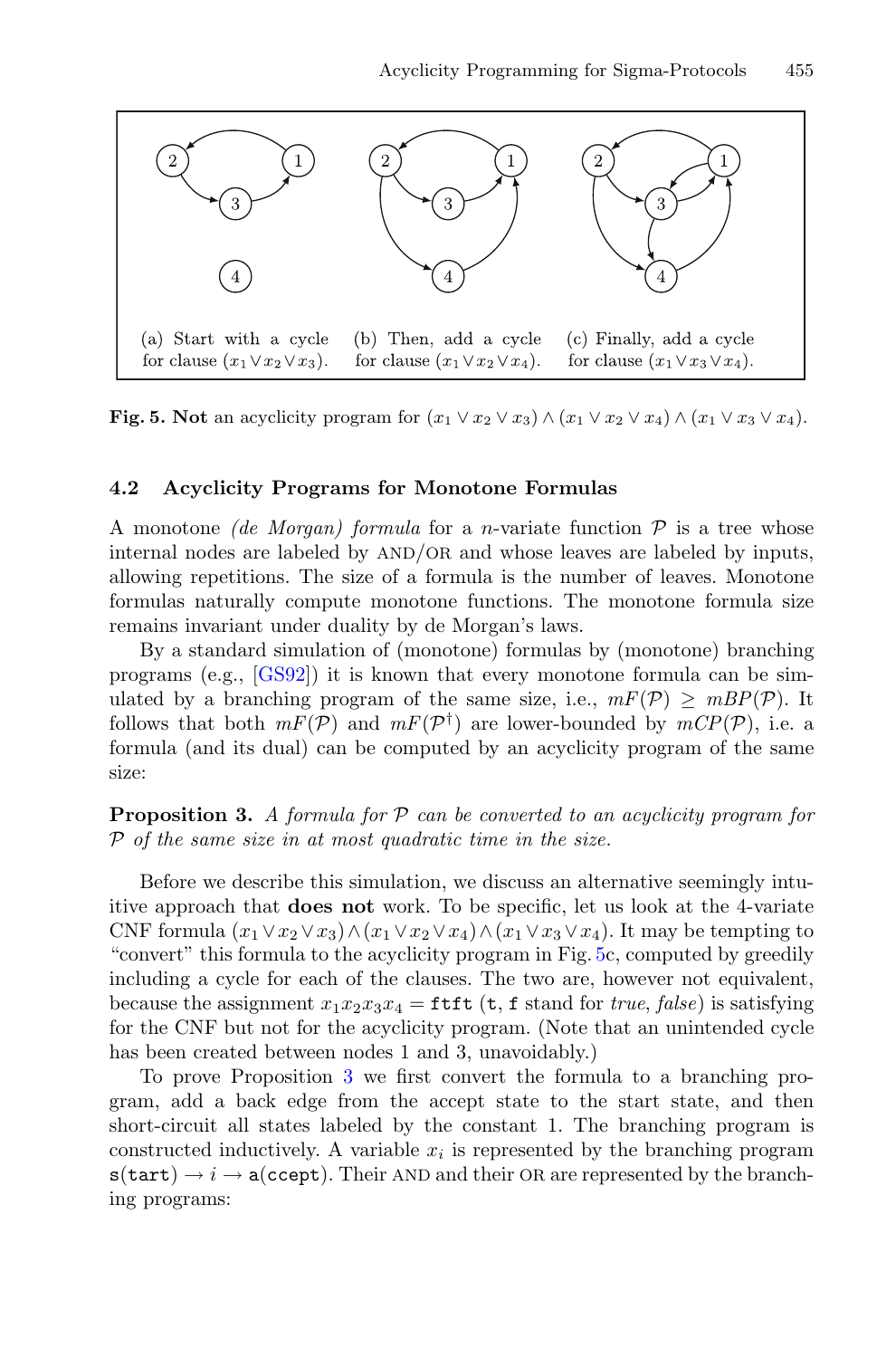

<span id="page-21-0"></span>**Fig. 6.** Branching program representation of  $\mathcal{F}^{\dagger}$  (above) and its simplified representation (below). The acyclicity program is obtained by incorporating the dashed back edge.

$$
\mathbf{s} \to A \to \mathbf{t}(\mathbf{rue}) \to B \to \mathbf{a} \qquad \begin{array}{c} \mathbf{s} \longrightarrow A \\ | \\ | \\ B \longrightarrow \mathbf{a} \end{array}
$$

In the AND construction, the accept state of A is fused with the start state of B into the true constant. To illustrate the transformation, consider the formula:

$$
\mathcal{F} = x_1 \vee (x_{21} \wedge (x_{221} \vee x_{222} \vee x_{223}) \wedge x_{23}) \vee x_3 \vee x_4.
$$

To convert it into an acyclicity program, we work with its dual:

$$
\mathcal{F}^{\dagger} = x_1 \wedge (x_{21} \vee (x_{221} \wedge x_{222} \wedge x_{223}) \vee x_{23}) \wedge x_3 \wedge x_4.
$$

Figure [6](#page-21-0) (above) shows the branching program representation of  $\mathcal{F}^{\dagger}$  including the constant states. The cyclicity program representation of  $\mathcal{F}^{\dagger}$ , which is the same as the acyclicity program representation of  $\mathcal F$  is then obtained by adding a back edge from the accept state to the start state. Figure [6](#page-21-0) (below) shows the simplification that results from short-cutting the constant states.

We note that this reduction from monotone formulas makes it easy to turn the witness indistinguishability property into zero-knowledge in the common reference string model by following the techniques from [\[FLS90](#page-29-12),[CPSV16\]](#page-28-6): select a random instance x from a hard language as a common reference string and prove the extended statement  $\mathscr{C}(x \in L) \vee$  *(the original statement)*".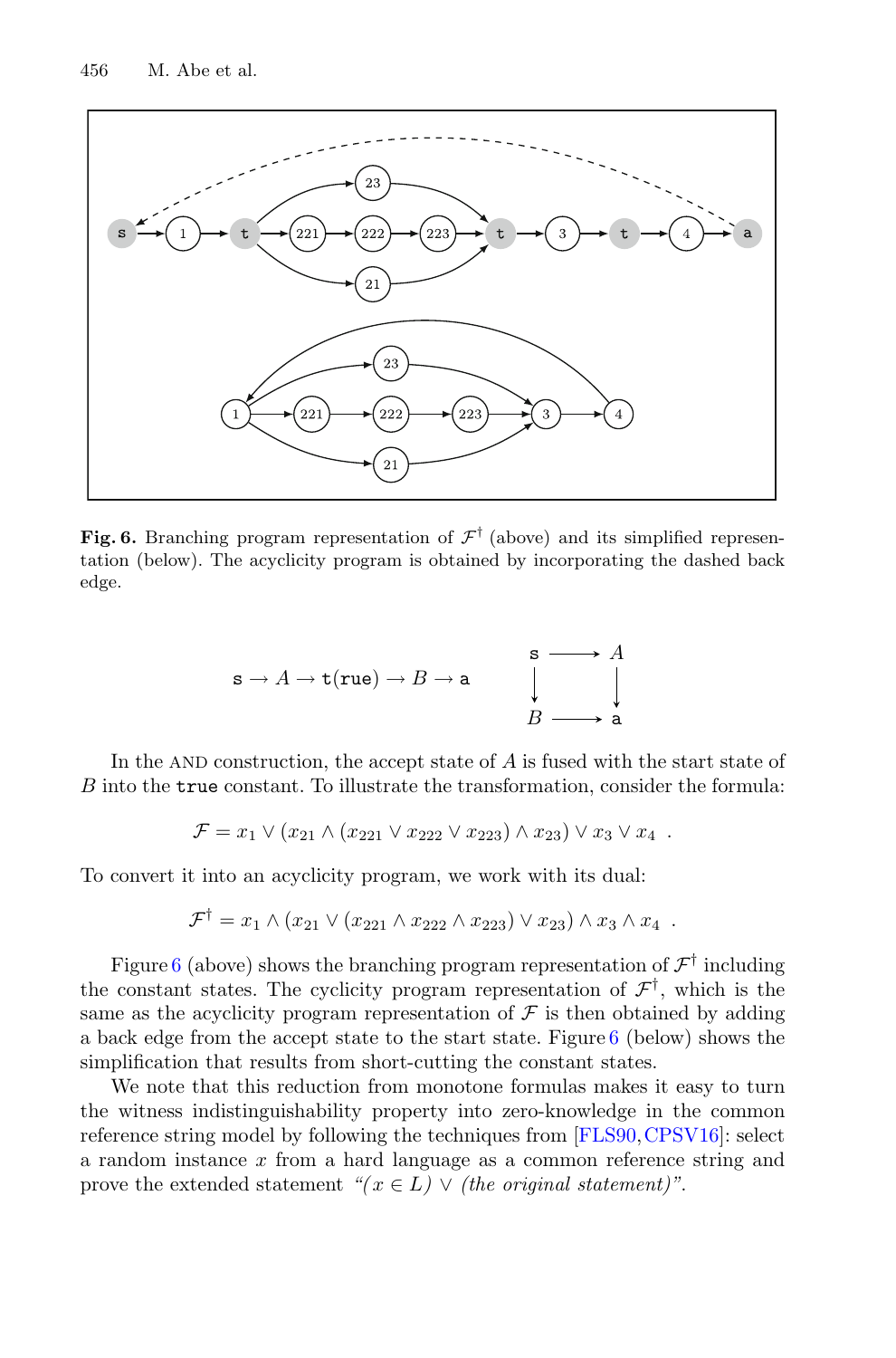## <span id="page-22-0"></span>**5 Composition for Predicates Represented by Circuits**

In this section we present a sigma-protocol composition scheme with respect to predicates represented by monotone circuits. Unlike Theorem [1,](#page-11-0) this scheme relies on additional computational assumptions, specifically, we propose an instantiation based on the hardness of computing discrete logarithms.

A direct simulation of monotone circuits by acyclicity programs is inherently inefficient, since  $mBP(\mathsf{stC}^{\dagger}) = mBP(\mathsf{stC})^{\Omega(mBP(\mathsf{stC}))}$ , as shown by Grigni and Sipser [\[GS92\]](#page-29-10). By Proposition [1,](#page-18-2) the acyclicity program size of stC is superpolynomial in its branching program size and thus, in its monotone circuit size.

Instead, we emulate a circuit C on n inputs  $x_1, \ldots, x_n$  by an acyclicity program  $A$  that, in addition to these  $n$  inputs as nodes, contains paired auxiliary nodes  $(y_1, z_1), \ldots, (y_m, z_m)$ . Accepting inputs to C yield accepting inputs to A in which at most one of the two nodes in each pair  $(y_i, z_i)$  is set to true (and vice versa). Each auxiliary pair represents a pair of sigma-protocols for proving knowledge of at most one out of two auxiliary witnesses. Such protocols can be constructed and proved secure in the common random string model from the discrete logarithm assumption.

For simplicity, we apply the construction to monotone circuits in the AND/OR basis, but we note that the method can be extended to other threshold gates.

**Definition 10 (Boolean circuit).** *An* AND/OR boolean circuit *is a directed acyclic graph with* n *sources, and other nodes of in-degree 2, called internal gates. Sources are labeled by inputs*  $x_1, \ldots, x_n$ , all other nodes are labeled by  $AND/OR$ .

The size of the circuit is the total number of nodes. We consider circuits with a single output node, which compute a monotone function from  $\{0, 1\}^n$  to  $\{0, 1\}$ : after assigning the input nodes, the internal gates can be evaluated in any order consistent with the underlying graph, determining in a unique output value.

<span id="page-22-1"></span>A *tangled assignment* to a pair of boolean variables  $(y, z)$  is an assignment in which at most one of the values is true.

**Proposition 4.** *Given a circuit* C *with* n *sources*  $x_1, \ldots, x_n$  *and* m OR nodes there *exists an acyclicity program* A *with*  $n+2m$  *nodes*  $x_1, \ldots, x_n, y_1, z_1, \ldots, y_m, z_m$  *such that*  $x_1, \ldots, x_n$  *satisfies* C *if and only if there exists a tangled assignment to all*  $(y_i, z_j)$  so that  $x, y, z$  satisfies A. Moreover, A (and  $y, z$ ) can be computed from C  $(and \mathbf{x})$  in time at most  $n + O(m^2)$ .

*Proof.* We replace each AND gate by a false node and the j-th OR gate by a gadget consisting of  $(y_i, z_i)$  and a false node connected as in Fig. [7.](#page-23-0) We add back edges from the output node to all  $n$  input nodes. See Fig.  $8$  for an example of this transformation.

If we ignore the back edges, we need to argue that satisfying assignments to C can be extended to cover all source-to-sink paths in A and vice versa. First suppose  $x$  is a satisfying assignment for  $C$ . For each true OR gate j with input wires  $w_y$ ,  $w_z$ , set  $y_j$  to true if  $w_y$  is false and set  $z_j$  to true if  $w_z$  is false.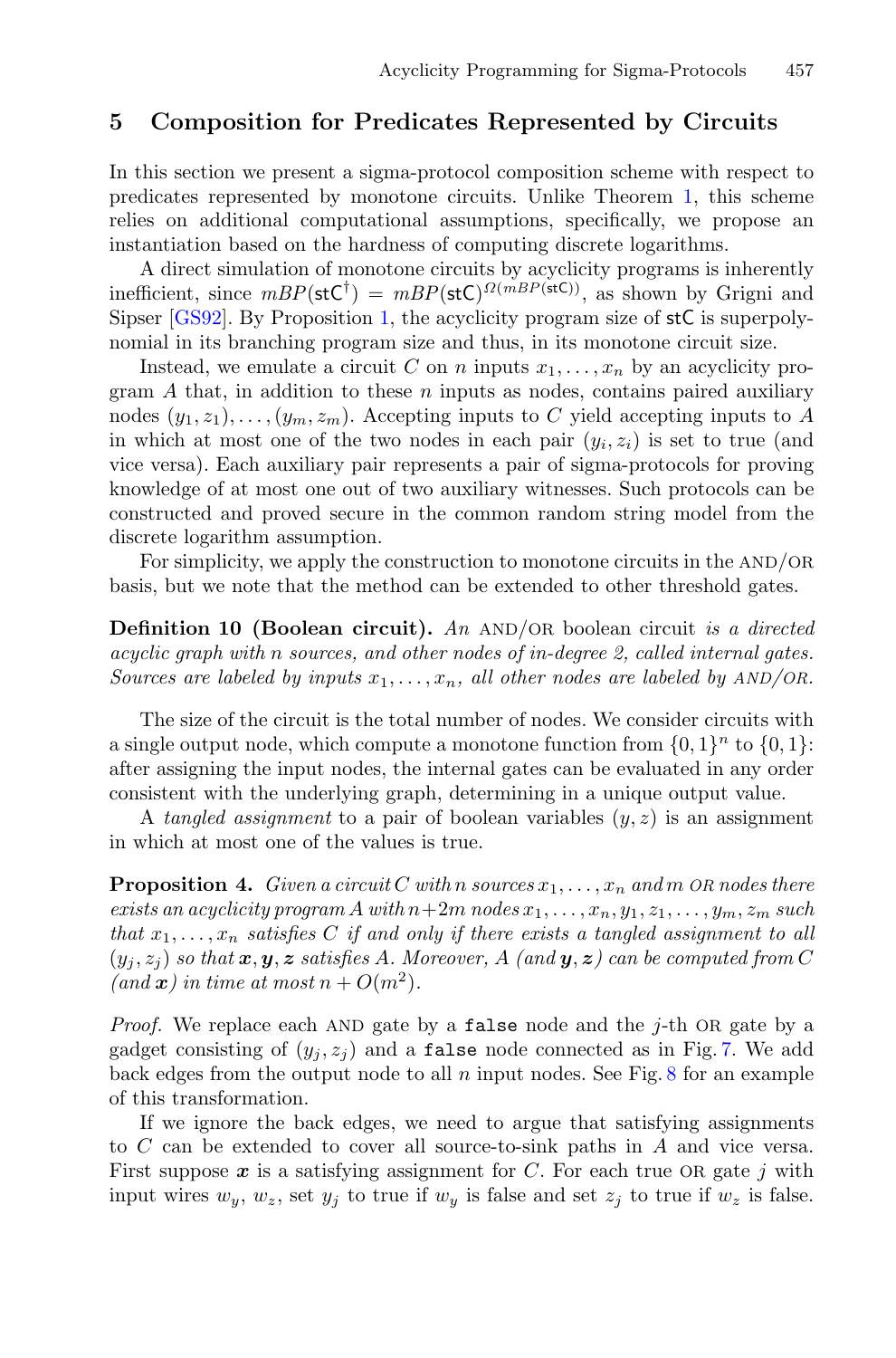

<span id="page-23-0"></span>Fig. 7. From a circuit to an acyclicity program with tangled nodes.



<span id="page-23-1"></span>**Fig. 8.** Circuit to acyclicity program conversion example.

(The values to the false OR gates can be set arbitrarily.) We now argue that all source-sink paths in  $A$  are covered by induction on circuit size. The claim is vacuous for a circuit with one node. Since the assignment is satisfying, the top gate *top* evaluates to true. If *top* is AND, then by the inductive hypothesis the paths in both subcircuits are covered. If *top* is OR, then the true subcircuit paths are covered by the inductive hypothesis, while the false subcircuit paths (if any) are covered by our definition of  $y_i$  and  $z_j$ .

We prove the converse also by induction on circuit size. The claim is vacuous for a circuit with one node. Now assume *x* is not satisfying so the top gate *top* evaluates to false. If *top* is AND, then at least one of the subcircuits is false and the paths in it cannot all be covered. If *top* is OR, then both subcircuits are false, so at least one of them cannot be covered regardless of the choice of  $y_j$  and  $z_j$ .

The false nodes in A can be short-circuited resulting in an acyclicity program of size  $n + 2m$  as desired.

In order to instantiate the ACP compiler with the acyclicity program A from Proposition [4,](#page-22-1) we need to describe proof relations and sigma-protocols for each tangled pair. Given two tangled inputs y and z, the prover ought to be able to prove knowledge of a witness for  $y$  or a witness for  $z$  but not both. The instances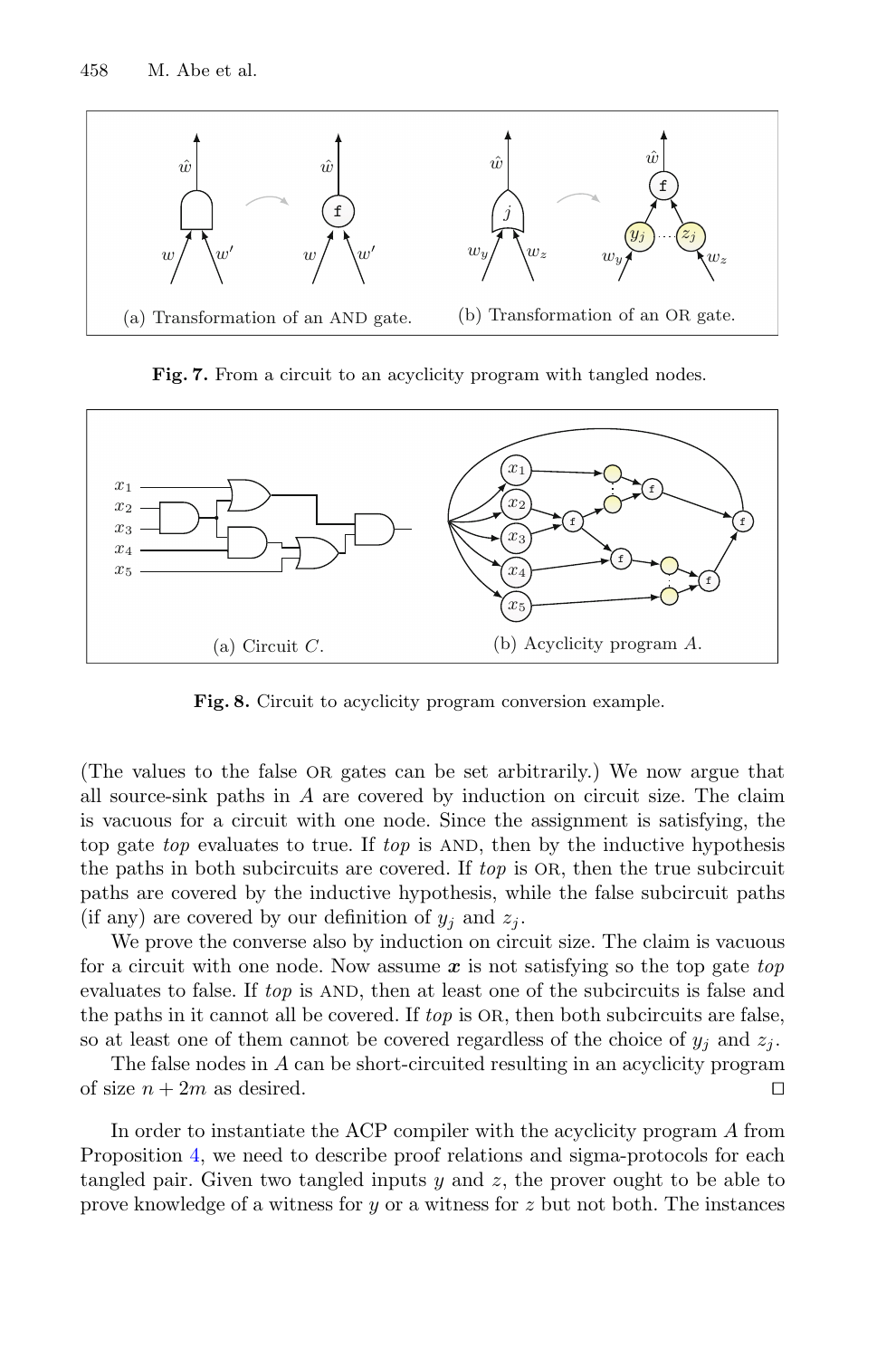y and z should therefore be chosen in a correlated manner. In order to provide a general definition, we define the notion of *restrictive sampling*. We then show how to build a restrictive sampling scheme from the dlog assumption.

**Definition 11 (Restrictive sampling).** *A restrictive sampling scheme is a triple of PPT algorithms*  $\Upsilon$  = (Setup, Gen, Verify):

- Setup( $1^{\lambda}$ )  $\rightarrow$  pp is a probabilistic algorithm that outputs a set of public param*eters, including an NP-relation*  $R^*$  *and a sigma-protocol*  $\Sigma^*$  *for it.*
- $Gen(pp, b) \rightarrow (h_0, h_1, w)$  *is a probabilistic algorithm that, on input pp and a bit* b, outputs two instances  $h_0, h_1$  and a witness w such that  $R^*(h_b, w) = 1$ .
- Verify $(pp, h_0, h_1) \rightarrow 0/1$  *is a deterministic algorithm that, on input pp and two instances*  $h_0, h_1$  *outputs either* 1 *(acceptance) or* 0 *(rejection).*

*We require that a restrictive sampling scheme satisfy the following properties:*

*Partial Knowledge. For every PPT algorithm* A*, the following probability is negligible in the security parameter* λ*:*

$$
\Pr\left[\begin{array}{c}pp \leftarrow \mathsf{Setup}(1^{\lambda})\\(h_0, h_1, w_0, w_1) \leftarrow \mathcal{A}(pp) \end{array}:\begin{array}{c}R^*(h_0, w_0) = R^*(h_1, w_1) = 1\\ \wedge \end{array}\right]\right].
$$

*Witness Independence.* For  $b \in \{0,1\}$ , let  $\mathcal{D}_b$  be the distribution defined as:

$$
\mathcal{D}_b \coloneqq \big(p p \leftarrow \mathsf{Setup}(1^{\lambda}); (h_0, h_1, w) \leftarrow \mathsf{Gen}(p p, b); \ \mathsf{return} (p p, h_0, h_1) \big) .
$$

*We require distributions*  $\mathcal{D}_0$  *and*  $\mathcal{D}_1$  *be identical.* 

<span id="page-24-1"></span>**Theorem 3.** For some  $\lambda, n \in \mathbb{N}$ , and all  $i \in [n]$ , let  $\Sigma_i$  be a sigma-protocol for *relation*  $R_i$ *, with common challenge space*  $\{0,1\}^{\lambda}$  *and let*  $\Upsilon$  *be a restrictive sampling scheme. Let* C *be a monotone AND/OR boolean circuit for the set system* P and let  $H : \{0,1\}^* \to \{0,1\}^{\lambda}$  be a random oracle. The scheme described in *Fig.* [9](#page-25-0) is a NIZK proof of knowledge for  $R_{\mathcal{P}}$ .

*Proof. Completeness*, follows from the completeness of the ACP proof system and the *"only if "* part of Proposition [4.](#page-22-1) The *zero-knowledge* simulator samples  $\mathop{\rm random}\nolimits$  pairs  $h_j^0, h_j^1$  by running  $\mathcal T.$ Gen on input $^6$  $^6$   $(p p, 0)$  to simulate the first part of the view of the prover. It then runs the ACP simulator on inputs  $x_i, h_j^0, h_j^1$ , inheriting its indistinguishability.

For *knowledge soundness*, given the *partial knowledge* property of Υ, we can assume that algorithms running in expected time t cannot find  $h_0, h_1, w_0, w_1$  such that  $R^*(h_0, w_0) = R^*(h_1, w_1) = 1$  and  $\Upsilon$ **Verify** $(pp, h_0, h_1) = 1$ , where t is the running time of the ACP extractor  $\mathcal{E}$ . By soundness of the ACP extractor, if t is sufficiently large in terms of the cheating prover complexity,  $\mathcal E$  produces witnesses for some satisfying set  $S$  in  $A$ . Our assumption guarantees that this set cannot include a pair of tangled claims  $h_j^0, h_j^1$  such that  $\Upsilon$ . Verify $(pp, h_j^0, h_j^1) = 1$  and the

<span id="page-24-0"></span> $6$  The simulator may alternatively choose input  $(pp, 1)$ , in both cases the simulation is perfect due to the *witness independence* property of Υ.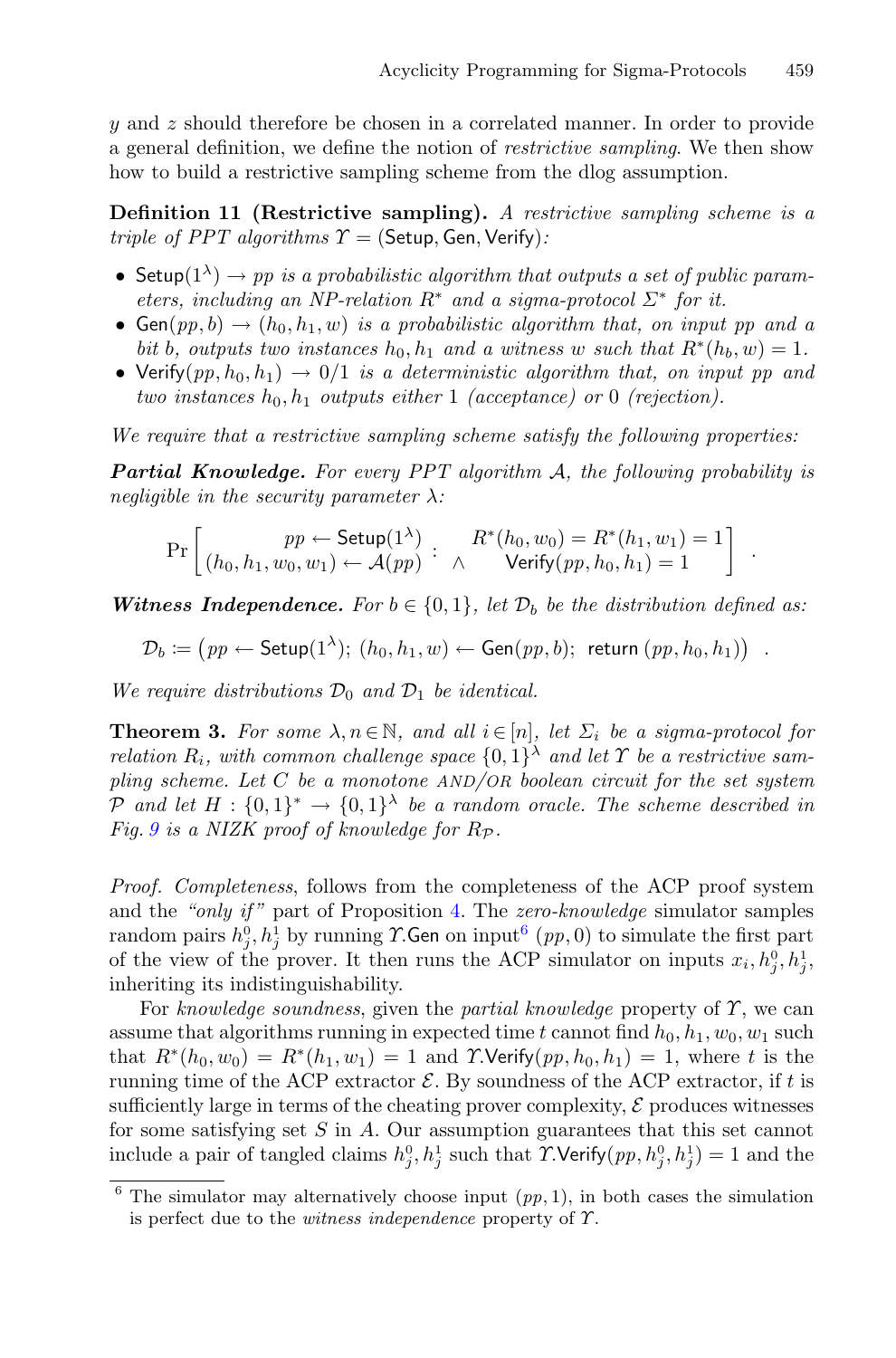**Inputs:** Claims  $x_1, \ldots, x_n$ , circuit C represented by acyclicity program A with tangled pairs  $(y_1^0, y_1^1), \ldots, (y_m^0, y_m^1)$ .

Common reference string:  $pp$  generated with  $\Upsilon$ . Setup, random oracle H.

### Prover:

Extra input: Witnesses  $w_i : i \in S \subseteq [n]$  and  $b(j) \in \{0,1\}$  for  $j \in [m]$  such that the input set  $\{x_i : i \in S\} \cup \{y_j^{b(j)} : j \in [m]\}\$ is satisfying for A.

- 1. For each tangled pair, run  $(h_i^0, h_i^1, w_i^*) \leftarrow \Upsilon$ . Gen $(pp, b(j))$  and set values  $h_i^0, h_i^1$ as statements for the claims associated to nodes  $y_j^{b(j)}$  and  $y_j^{1-b(j)}$ , respectively.
- 2. Emulate the ACP prover for acyclicity program A on claims  $x_1, \ldots, x_n$  with witnesses  $w_i: i \in S \subseteq [n]$  and claims  $h_1^0, h_1^1, \ldots, h_m^0, h_m^1$  with witnesses  $w_i^*$ .

### Verifier:

- 1. Upon receiving instances  $h_i^0, h_i^1$ , verify that  $\Upsilon$ . Verify $(pp, h_i^0, h_i^1) = 1, \forall j \in [m]$ .
- 2. Emulate the ACP verifier for acyclicity program  $A$ , claims  $x_i$  w.r.t. relation  $R_i$ , and claims  $h_i^0, h_i^1$  w.r.t. relation  $R^*$  (defined in pp).

<span id="page-25-0"></span>**Fig. 9.** Composition for predicates represented by circuits.

corresponding witnesses  $w_j^0, w_j^1$  satisfy  $R(h_j^0, w_j^0) = R(h_j^1, w_j^1) = 1$ . Consequently, the extraction of witnesses for S provided at most one witness for each pair of tangled claims, so by the knowledge soundness of  $\mathcal E$  and the "*if*" part of Proposition [4,](#page-22-1) the subset of S indexed by nodes  $x_1, \ldots, x_n$  is satisfying for  $\mathcal{P}$ .  $\Box$ 

### **5.1 Restrictive sampling from the Discrete Logarithm Assumption**

Consider the following restrictive sampling scheme:

- Setup(1<sup> $\lambda$ </sup>): sample a  $\lambda$ -bits prime p and select a group  $\mathbb{G} = \langle g \rangle$  of order p. Sample  $\tau \leftarrow \mathbb{Z}_p$  and let  $h := g^{\tau}$ . Define  $R^*(h, x) := (h = g^x)$  and let  $\Sigma^*$  be the Schnorr sigma-protocol for  $\text{PoK}\{(x): R^*(h, x)=1\}$ . Return  $pp \coloneqq (p, \mathbb{G}, g, h)$ .
- Gen(*pp*, *b*): sample  $w \leftarrow \mathbb{Z}_p$ , set  $h_b := g^w$ ,  $h_{1-b} := hg^{-w}$ . Return  $(h_0, h_1, w)$ .
- Verify $(pp, h_0, h_1)$ : output 1 if  $h_0h_1 = h$ , output 0 otherwise.

It is not hard to see that the scheme satisfies the *partial knowledge* property, because an algorithm A that, given  $(g, h)$ , outputs  $h_0, h_1, w_0, w_1$  satisfying that  $h_0 = g^{w_0}, h_1 = g^{w_1}$  and  $h_0 h_1 = h$ , can be used to compute discrete logarithms, since  $w_0+w_1$  is the discrete logarithm of h in base g.

Furthermore, the scheme satisfies the *witness independence* property, since for any  $g, h \in \mathbb{G}$ , the following two distributions are identical:

$$
\left(w\leftarrow \mathbb{Z}_p; \text{ return } (g^w,hg^{-w})\right) \; \equiv \; \left(w\leftarrow \mathbb{Z}_p; \text{ return } (hg^{-w},g^w)\right) \; .
$$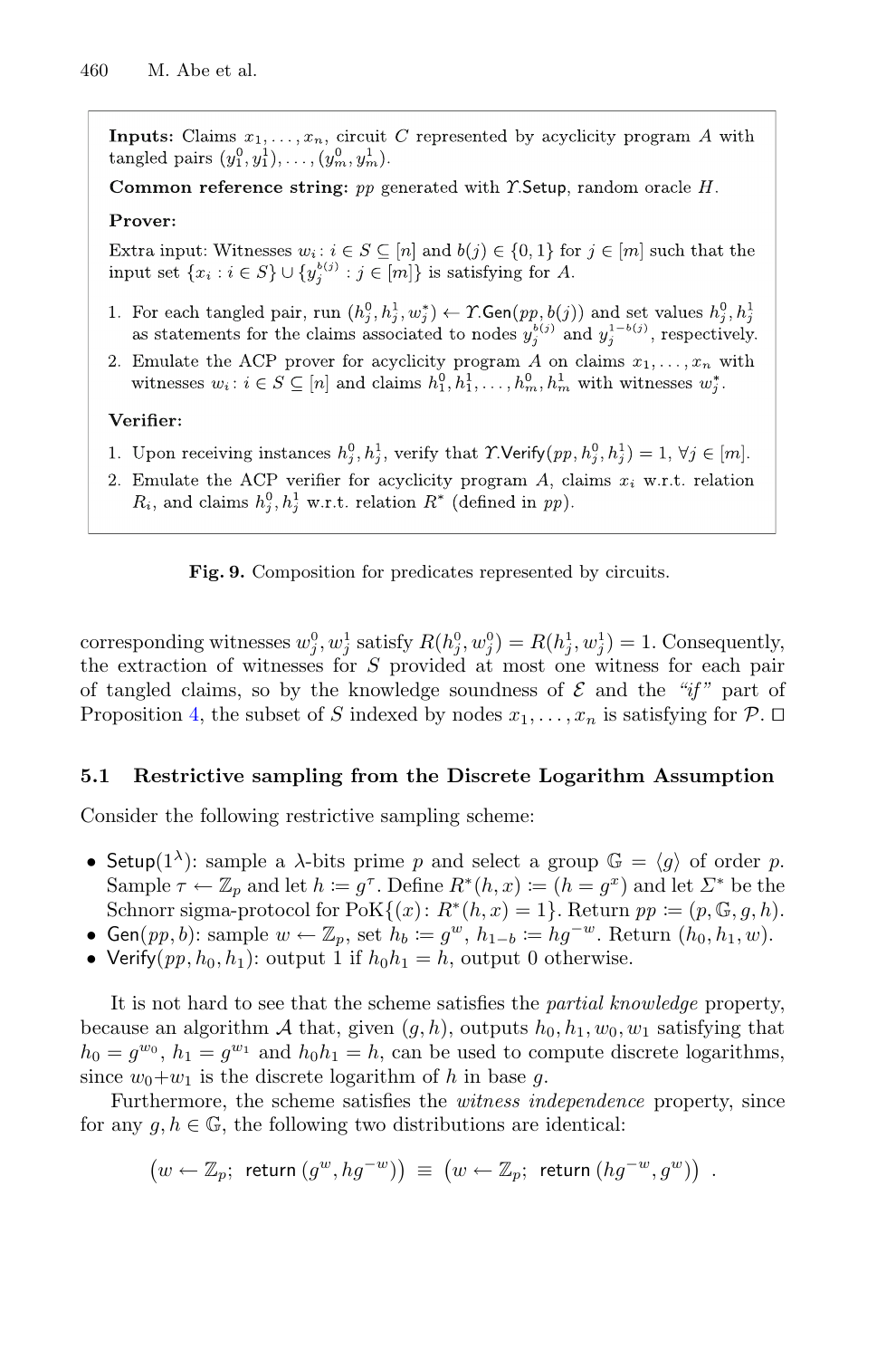#### **5.2 Security in the Non-programmable Random Oracle Model**

We can prove the security of our construction from Fig. [9](#page-25-0) in the NPROM, at the cost of having *soundness* (Definition [6\)](#page-9-0) instead of *knowledge soundness*. For that, observe that the proof of Theorem [3](#page-24-1) relies almost completely on the ACP composition security, which can be proven secure in the non-programmable random oracle model. Nevertheless, as shown in Sect. [3.3,](#page-16-1) in the NPROM the ACP composition achieves witness indistinguishability (and not ZK).

Our construction from Fig. [9](#page-25-0) can, however, achieve zero-knowledge if the restrictive sampling scheme is equipped with an extra algorithm that, on input *pp* and the randomness used to compute it (which can be seen as a trapdoor), can indeed "violate" the *partial knowledge* property. Namely, it can produce instances  $h_0$  and  $h_1$  and valid witnesses for both them, such that Verify $(pp, h_0, h_1) = 1$ . The zero-knowledge simulator could leverage this algorithm to sample the instances associated to tangled pairs, knowing both witnesses of every pair, and then emulate the ACP prover for the acyclicity program on claims  $x_1, \ldots, x_n$  (with not witnesses for them) and claims  $h_1^0, h_1^1, \ldots, h_m^0, h_m^1$  (with all witnesses for them).

Observe that this extra algorithm can be defined for (but it is not specific to) the instantiation of restrictive sampling based on discrete logarithm. In particular, knowing  $\tau$  computed during Setup, one can generate  $w \leftarrow \mathbb{Z}_p$ , compute  $h_0 \coloneqq g^w$ ,  $h_1 \coloneqq g^{\tau-w}$  and output  $(h_0, h_1, w, \tau-w)$ , and the above distribution on  $(h_0, h_1)$  is identical to  $\mathcal{D}_0$  and  $\mathcal{D}_1$  (from the *witness independence* property).

## **6 Concluding Remarks**

Constructing zero-knowledge proof systems by combining sigma-protocols in a compound statement is a powerful technique used for many applications, including anonymous credentials or ring signatures. The most famous and widely used of such composition techniques is the celebrated CDS composition [\[CDS94\]](#page-28-3), which can be used for compound statements expressed as monotone span programs.

In this work, we have presented a novel technique for combining sigmaprotocols into a single non-interactive system for a compound statement. Unlike CDS, our scheme looses the structure of sigma-protocol and it is proven secure in the random oracle model. However, our new methodology enhances the CDS composition in several flavors, including: *new expressivity* (the complexity of our system is linear in the size of the *acyclicity program* representation of the access structure, incomparable to monotone span programs), *more generality* (it is not limited to 2-special sound atomic protocols) and can often lead to *more compact* proofs (as in our circuit composition, where one single transcript is present per atomic statement). Consequently, our results arguably complement previous composition techniques.

Exploring whether our techniques can lead to more efficient zero-knowledge systems achieving post-quantum security is an appealing target for future work.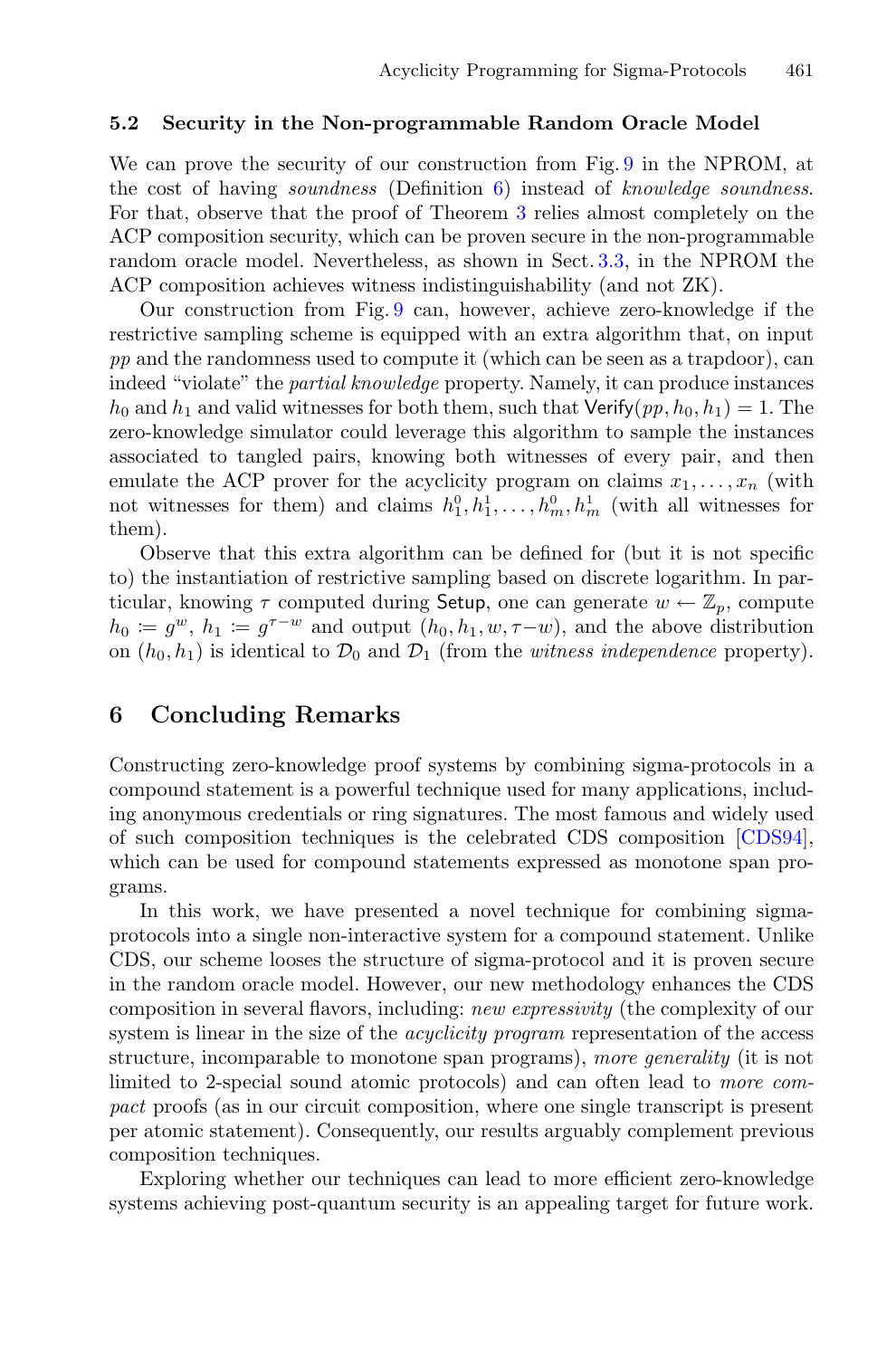Observe that the only part of the presented work that relies on classical assumptions is the instantiation of the restrictive sampling scheme. But even this primitive could be instantiated under post-quantum assumptions. For example, it could be instantiated under the Short Integer Solution (SIS) assump-tion [\[GPV08\]](#page-29-13). Note that the map  $f_A(x) = Ax \pmod{q}$  is almost surjective, so given *y*, one could sample  $y_0$  and  $y_1$  such that  $y_0 + y_1$ , and know a short  $x_b$  such that  $Ax_b = y_b$ . For that, sample a short  $x_b$  first and set  $y_b \coloneqq Ax_b$ ,  $y_{1-b}$  :=  $y - Ax_b$ . The *partial knowledge* property would hold because if, given *y*, one could find short  $x_0, x_1$  such that  $Ax_0 + Ax_1 = y$ , then  $x_0 + x_1$  would be a short preimage of *y* under A. The *witness independence* is guaranteed by the fact that the distribution of  $y = Ax$  for a randomly chosen short x is close to uniform.

**Acknowledgment.** We would like to thank Gautam Prakriya for helpful discussions on monotone span programs and Gregory Neven for very fruitful discussions and all his feedback. Finally, we would like to thank all anonymous reviewers for their valuable time and useful comments. The third and fifth authors are supported by Hong Kong RGC GRF grant CUHK 14209419, and ISF grant No. 1399/17 and Project PROMETHEUS (Grant 780701), respectively.

## **References**

- <span id="page-27-6"></span>[AAB+20] Abe, M., Ambrona, M., Bogdanov, A., Ohkubo, M., Rosen, A.: Noninteractive composition of sigma-protocols via Share-then-Hash. In: Moriai, S., Wang, H. (eds.) ASIACRYPT 2020. LNCS, vol. 12493, pp. 749– 773. Springer, Cham (2020). [https://doi.org/10.1007/978-3-030-64840-](https://doi.org/10.1007/978-3-030-64840-4_25) 4 [25](https://doi.org/10.1007/978-3-030-64840-4_25)
	- [AB87] Alon, N., Boppana, R.B.: The monotone circuit complexity of Boolean functions. Combinatorica **7**(1), 1–22 (1987)
- <span id="page-27-4"></span><span id="page-27-0"></span>[AHIV17] Ames, S., Hazay, C., Ishai, Y., Venkitasubramaniam, M.: Ligero: lightweight sublinear arguments without a trusted setup. In: Thuraisingham, B.M., Evans, D., Malkin, T., Xu, D. (eds.) ACM CCS 2017, pp. 2087–2104. ACM Press, October/November 2017
	- [AOS02] Abe, M., Ohkubo, M., Suzuki, K.: 1-out-of-n signatures from a variety of keys. In: Zheng, Y. (ed.) ASIACRYPT 2002. LNCS, vol. 2501, pp. 415–432. Springer, Heidelberg (2002). [https://doi.org/10.1007/3-540-36178-2](https://doi.org/10.1007/3-540-36178-2_26) 26
- <span id="page-27-3"></span><span id="page-27-2"></span>[BBB+18] Bünz, B., Bootle, J., Boneh, D., Poelstra, A., Wuille, P., Maxwell, G.: Bulletproofs: short proofs for confidential transactions and more. In: 2018 IEEE Symposium on Security and Privacy, pp. 315–334. IEEE Computer Society Press, May 2018
- <span id="page-27-5"></span>[BCC+15] Bootle, J., Cerulli, A., Chaidos, P., Ghadafi, E., Groth, J., Petit, C.: Short accountable ring signatures based on DDH. In: Pernul, G., Ryan, P.Y.A., Weippl, E. (eds.) ESORICS 2015. LNCS, vol. 9326, pp. 243–265. Springer, Cham (2015). [https://doi.org/10.1007/978-3-319-24174-6](https://doi.org/10.1007/978-3-319-24174-6_13) 13
- <span id="page-27-1"></span>[BCG+17] Bootle, J., Cerulli, A., Ghadafi, E., Groth, J., Hajiabadi, M., Jakobsen, S.K.: Linear-time zero-knowledge proofs for arithmetic circuit satisfiability. In: Takagi, T., Peyrin, T. (eds.) ASIACRYPT 2017. Part III, volume 10626 of LNCS, pp. 336–365. Springer, Heidelberg (2017)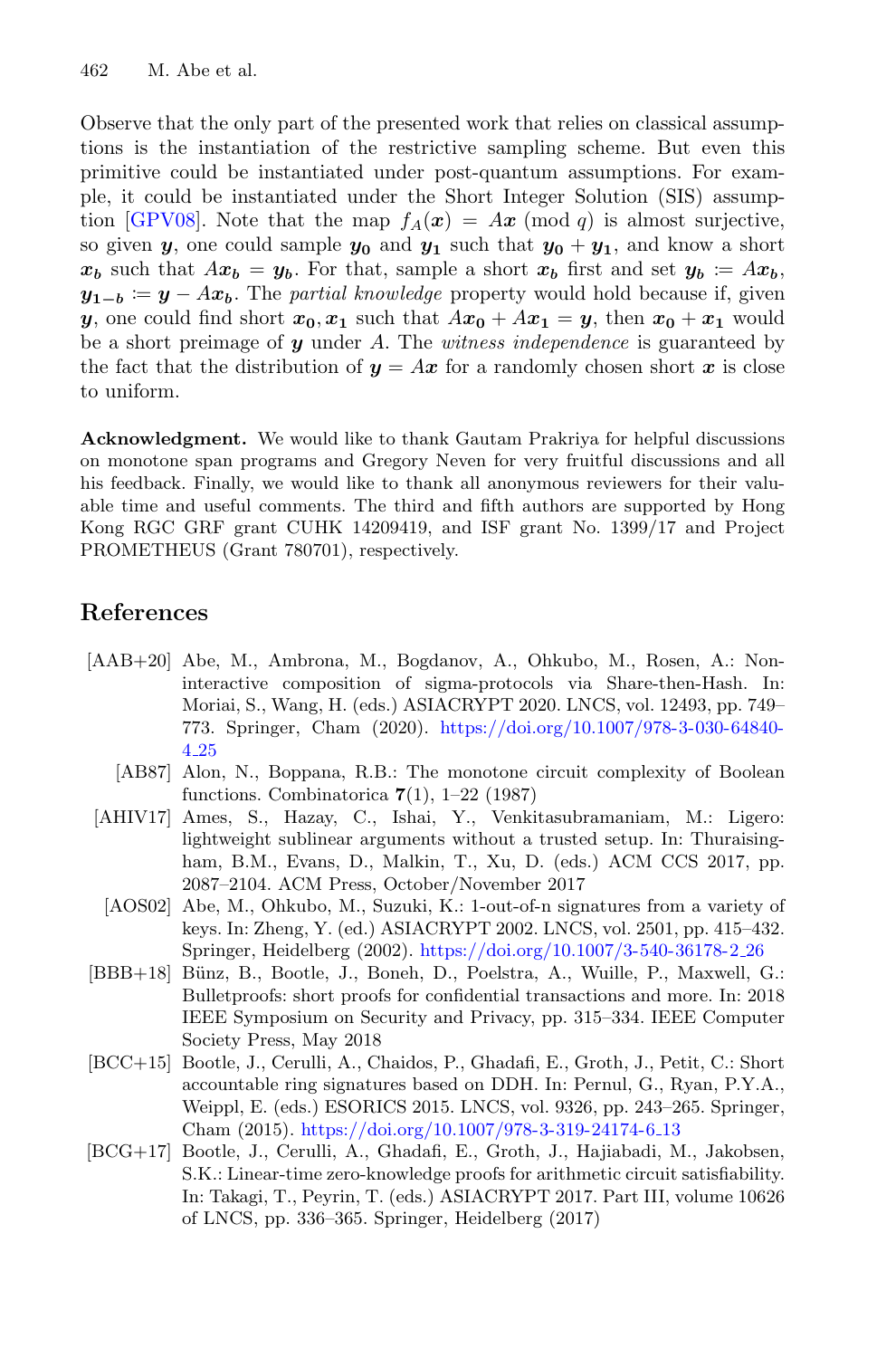- <span id="page-28-10"></span><span id="page-28-0"></span>[BCR+19] Ben-Sasson, E., Chiesa, A., Riabzev, M., Spooner, N., Virza, M., Ward, N.P.: Aurora: transparent succinct arguments for R1CS. In: Ishai, Y., Rijmen, V. (eds.) EUROCRYPT 2019. LNCS, vol. 11476, pp. 103–128. Springer, Cham (2019). [https://doi.org/10.1007/978-3-030-17653-2](https://doi.org/10.1007/978-3-030-17653-2_4) 4
	- [BDG20] Bellare, M., Davis, H., Günther, F.: Separate your domains: NIST PQC KEMs, oracle cloning and read-only indifferentiability. In: Canteaut, A., Ishai, Y. (eds.) EUROCRYPT 2020. LNCS, vol. 12106, pp. 3–32. Springer, Cham (2020). [https://doi.org/10.1007/978-3-030-45724-2](https://doi.org/10.1007/978-3-030-45724-2_1) 1
- <span id="page-28-8"></span><span id="page-28-7"></span>[BGW99] Babai, L., Gál, A., Wigderson, A.: Superpolynomial lower bounds for monotone span programs. In: Combinatorica, vol. 19, pp. 301–319 (1999). <https://doi.org/10.1007/s004930050058>
	- [BM90] Bellare, M., Micali, S.: Non-interactive oblivious transfer and applications. In: Brassard, G. (ed.) CRYPTO 1989. LNCS, vol. 435, pp. 547–557. Springer, New York (1990). [https://doi.org/10.1007/0-387-34805-0](https://doi.org/10.1007/0-387-34805-0_48) 48
	- [BN06] Bellare, M., Neven, G.: Multi-signatures in the plain public-key model and a general forking lemma. In: Juels, A., Wright, R.N., De Capitani di Vimercati, S. (eds.) ACM CCS 2006, pp. 390–399. ACM Press, October/November 2006
- <span id="page-28-12"></span><span id="page-28-9"></span><span id="page-28-5"></span>[BPW12] Bernhard, D., Pereira, O., Warinschi, B.: How not to prove yourself: pitfalls of the fiat-Shamir heuristic and applications to Helios. In: Wang, X., Sako, K. (eds.) ASIACRYPT 2012. LNCS, vol. 7658, pp. 626–643. Springer, Heidelberg (2012). [https://doi.org/10.1007/978-3-642-34961-4](https://doi.org/10.1007/978-3-642-34961-4_38) 38
	- [BR93] Bellare, M., Rogaway, P.: Random oracles are practical: a paradigm for designing efficient protocols. In: Denning, D.E., Pyle, R., Ganesan, R., Sandhu, R.S., Ashby, V. (eds.) ACM CCS 93, pp. 62–73. ACM Press, November 1993
- <span id="page-28-11"></span>[BSS02] Bresson, E., Stern, J., Szydlo, M.: Threshold ring signatures and applications to ad-hoc groups. In: Yung, M. (ed.) CRYPTO 2002. LNCS, vol. 2442, pp. 465–480. Springer, Heidelberg (2002). [https://doi.org/10.1007/](https://doi.org/10.1007/3-540-45708-9_30) [3-540-45708-9](https://doi.org/10.1007/3-540-45708-9_30) 30
- <span id="page-28-4"></span>[CDM00] Cramer, R., Damgård, I., MacKenzie, P.: Efficient zero-knowledge proofs of knowledge without intractability assumptions. In: Imai, H., Zheng, Y. (eds.) PKC 2000. LNCS, vol. 1751, pp. 354–372. Springer, Heidelberg (2000). [https://doi.org/10.1007/978-3-540-46588-1](https://doi.org/10.1007/978-3-540-46588-1_24) 24
- <span id="page-28-3"></span>[CDS94] Cramer, R., Damgård, I., Schoenmakers, B.: Proofs of partial knowledge and simplified design of witness hiding protocols. In: Desmedt, Y.G. (ed.) CRYPTO 1994. LNCS, vol. 839, pp. 174–187. Springer, Heidelberg (1994). [https://doi.org/10.1007/3-540-48658-5](https://doi.org/10.1007/3-540-48658-5_19) 19
- <span id="page-28-1"></span>[CFQ19] Campanelli, M., Fiore, D., Querol, A.: LegoSNARK: modular design and composition of succinct zero-knowledge proofs. In: Cavallaro, L., Kinder, J., Wang, X., Katz, J. (eds.) ACM CCS 2019, pp. 2075–2092. ACM Press, November 2019
- <span id="page-28-6"></span><span id="page-28-2"></span>[CPSV16] Ciampi, M., Persiano, G., Siniscalchi, L., Visconti, I.: A transform for NIZK almost as efficient and general as the Fiat-Shamir transform without programmable random oracles. In: Kushilevitz, E., Malkin, T. (eds.) TCC 2016. LNCS, vol. 9563, pp. 83–111. Springer, Heidelberg (2016). [https://](https://doi.org/10.1007/978-3-662-49099-0_4) [doi.org/10.1007/978-3-662-49099-0](https://doi.org/10.1007/978-3-662-49099-0_4) 4
	- [Cra97] Cramer, R.: Modular Design of Secure yet Practical Cryptographic Protocols. PhD thesis, University of Amsterdam, January 1997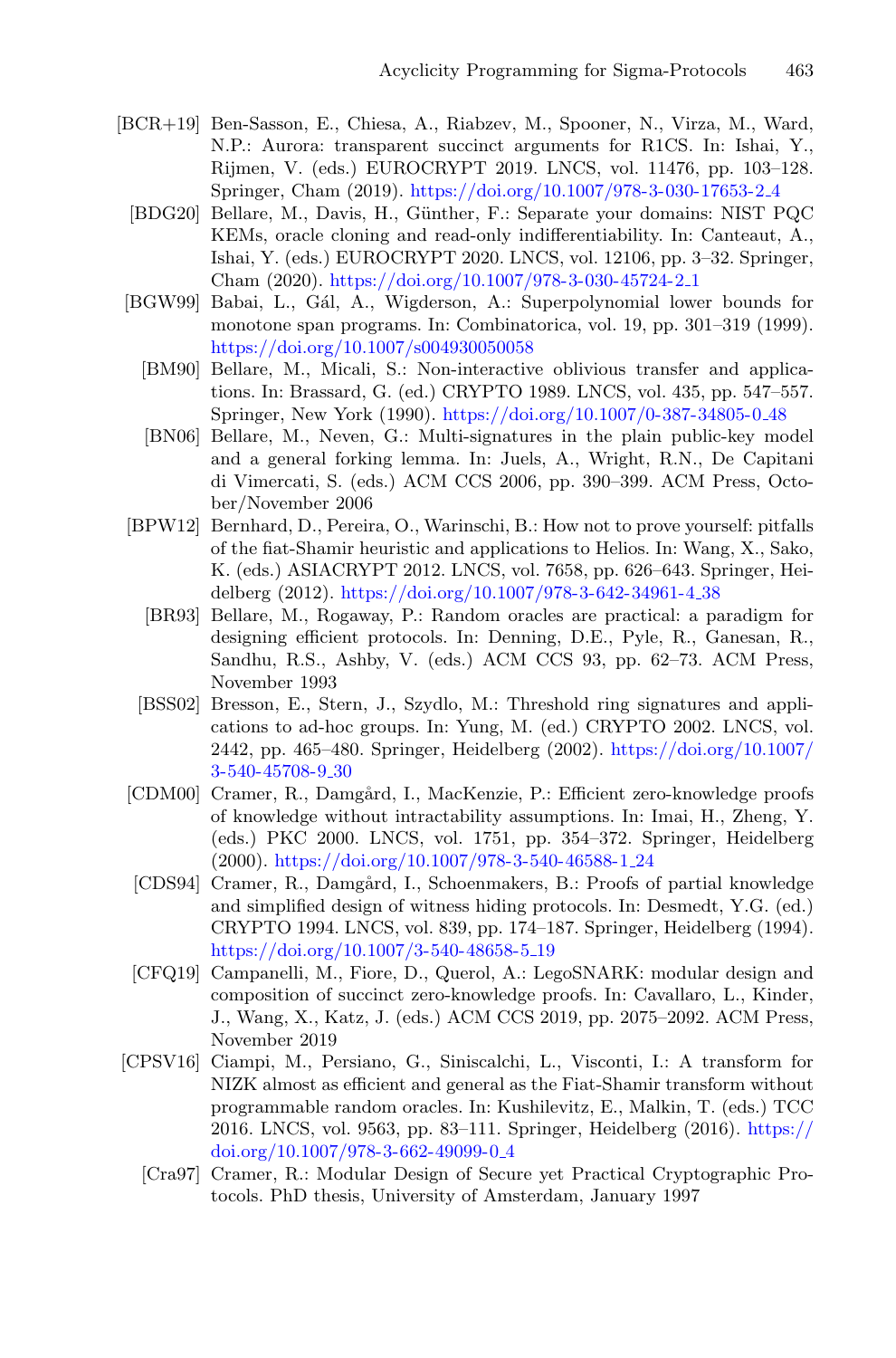- <span id="page-29-7"></span>[DK18] Deshpande, A., Kalai, Y.: Proofs of ignorance and applications to 2 message witness hiding. Cryptology ePrint Archive, Report 2018/896 (2018)
- <span id="page-29-4"></span>[FHJ20] Fischlin, M., Harasser, P., Janson, C.: Signatures from sequential-OR Proofs. In: Canteaut, A., Ishai, Y. (eds.) EUROCRYPT 2020. LNCS, vol. 12107, pp. 212–244. Springer, Cham (2020). [https://doi.org/10.1007/978-](https://doi.org/10.1007/978-3-030-45727-3_8) [3-030-45727-3](https://doi.org/10.1007/978-3-030-45727-3_8) 8
- <span id="page-29-12"></span>[FLS90] Feige, U., Lapidot, D., Shamir, A.: Multiple non-interactive zero knowledge proofs based on a single random string (extended abstract). In: 31st FOCS, pp. 308–317. IEEE Computer Society Press, October 1990
- <span id="page-29-9"></span><span id="page-29-3"></span>[FLWL20] Feng, H., Liu, J., Wu, Q., Li, Y.-N.: Traceable ring signatures with postquantum security. In: Jarecki, S. (ed.) CT-RSA 2020. LNCS, vol. 12006, pp. 442–468. Springer, Cham (2020). [https://doi.org/10.1007/978-3-030-](https://doi.org/10.1007/978-3-030-40186-3_19) [40186-3](https://doi.org/10.1007/978-3-030-40186-3_19) 19
	- [FS87] Fiat, A., Shamir, A.: How to prove yourself: practical solutions to identification and signature problems. In: Odlyzko, A.M. (ed.) CRYPTO 1986. LNCS, vol. 263, pp. 186–194. Springer, Heidelberg (1987). [https://doi.org/](https://doi.org/10.1007/3-540-47721-7_12) [10.1007/3-540-47721-7](https://doi.org/10.1007/3-540-47721-7_12) 12
- <span id="page-29-13"></span><span id="page-29-6"></span><span id="page-29-2"></span><span id="page-29-1"></span><span id="page-29-0"></span>[GKM+18] Groth, J., Kohlweiss, M., Maller, M., Meiklejohn, S., Miers, I.: Updatable and universal common reference strings with applications to zk-SNARKs. In: Shacham, H., Boldyreva, A. (eds.) CRYPTO 2018. LNCS, vol. 10993, pp. 698–728. Springer, Cham (2018). [https://doi.org/10.1007/978-3-319-](https://doi.org/10.1007/978-3-319-96878-0_24) [96878-0](https://doi.org/10.1007/978-3-319-96878-0_24) 24
	- [GMW86] Goldreich, O., Micali, S., Wigderson, A.: Proofs that yield nothing but their validity and a methodology of cryptographic protocol design (extended abstract). In: 27th FOCS, pp. 174–187. IEEE Computer Society Press, October 1986
		- [GPS08] Galbraith, S.D., Paterson, K.G., Smart, N.P.: Pairings for cryptographers. Discret. Appl. Math. **156**(16), 3113–3121 (2008)
		- [GPV08] Gentry, C., Peikert, C., Vaikuntanathan, V.: Trapdoors for hard lattices and new cryptographic constructions. In: Ladner, R.E., Dwork, C. (eds.) 40th ACM STOC, pp. 197–206. ACM Press, May 2008
			- [Gro16] Groth, J.: On the size of pairing-based non-interactive arguments. In: Fischlin, M., Coron, J.-S. (eds.) EUROCRYPT 2016. LNCS, vol. 9666, pp. 305–326. Springer, Heidelberg (2016). [https://doi.org/10.1007/978-3-662-](https://doi.org/10.1007/978-3-662-49896-5_11) [49896-5](https://doi.org/10.1007/978-3-662-49896-5_11) 11
			- [GS92] Grigni, M., Sipser, M.: Monotone complexity, pp. 57–75. In: Proceedings of the London Mathematical Society, Symposium on Boolean Function Complexity (1992)
		- [KW93] Karchmer, M., Wigderson, A.: On span programs. In: Proceedings of the Eighth Annual Structure in Complexity Theory Conference, pp. 102–111. IEEE Computer Society (1993)
		- [Lin15] Lindell, Y.: An efficient transform from sigma protocols to NIZK with a CRS and non-programmable random oracle. In: Dodis, Y., Nielsen, J.B. (eds.) TCC 2015. LNCS, vol. 9014, pp. 93–109. Springer, Heidelberg (2015). [https://doi.org/10.1007/978-3-662-46494-6](https://doi.org/10.1007/978-3-662-46494-6_5) 5
- <span id="page-29-11"></span><span id="page-29-10"></span><span id="page-29-8"></span><span id="page-29-5"></span>[LLNW16] Libert, B., Ling, S., Nguyen, K., Wang, H.: Zero-knowledge arguments for lattice-based accumulators: logarithmic-size ring signatures and group signatures without trapdoors. In: Fischlin, M., Coron, J.-S. (eds.) EURO-CRYPT 2016. LNCS, vol. 9666, pp. 1–31. Springer, Heidelberg (2016). [https://doi.org/10.1007/978-3-662-49896-5](https://doi.org/10.1007/978-3-662-49896-5_1)<sub>-1</sub>